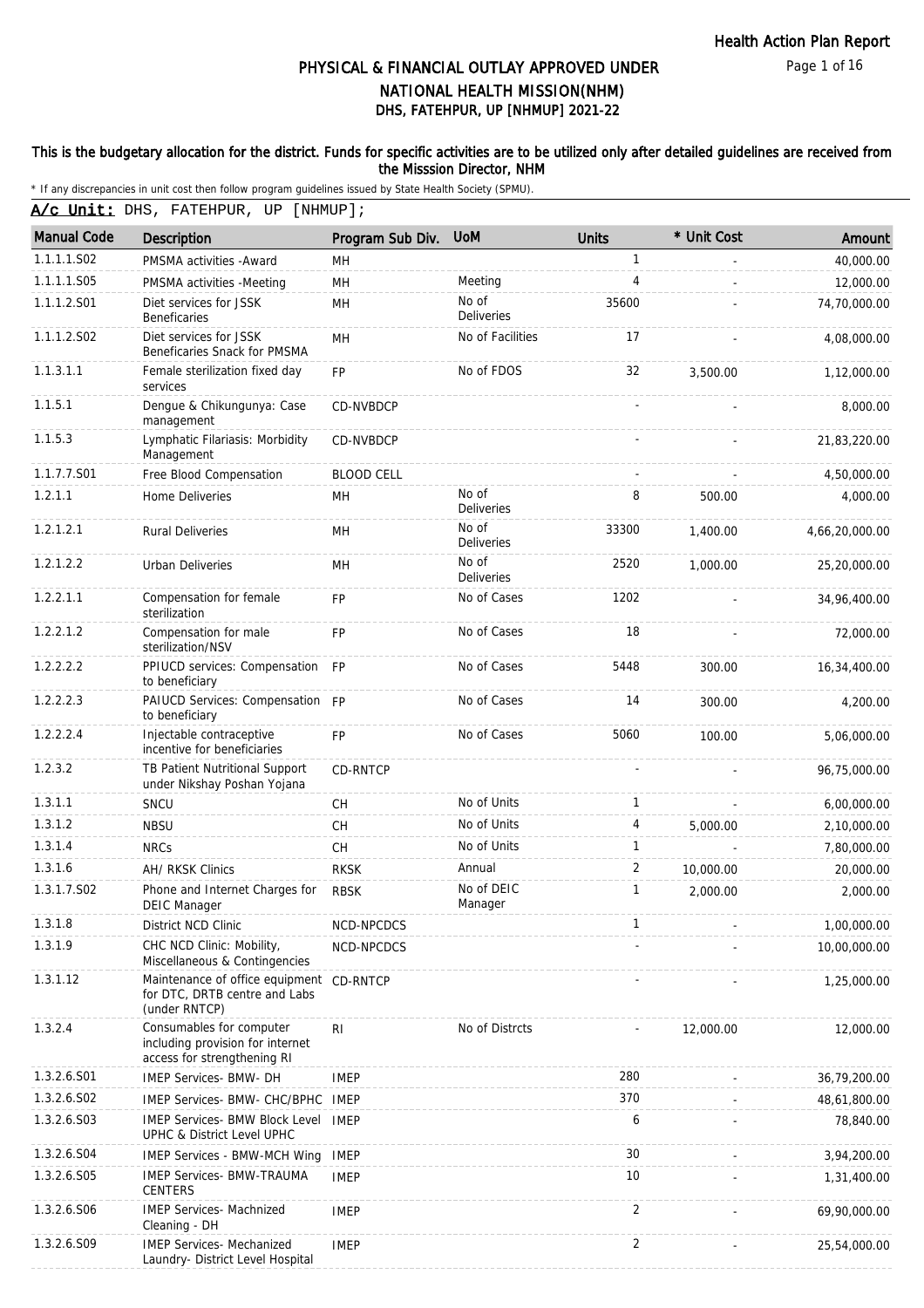### This is the budgetary allocation for the district. Funds for specific activities are to be utilized only after detailed guidelines are received from the Misssion Director, NHM

| <b>Manual Code</b> | <b>Description</b>                                                                                                                                                                                           | Program Sub Div. | <b>UoM</b>                 | <b>Units</b> | * Unit Cost | Amount         |
|--------------------|--------------------------------------------------------------------------------------------------------------------------------------------------------------------------------------------------------------|------------------|----------------------------|--------------|-------------|----------------|
| 1.3.2.6.S10        | IMEP Services- Cleaning -<br>CHC/BPHC                                                                                                                                                                        | <b>IMEP</b>      | per bed per<br>month       | 370          | 548.35      | 24,34,674.00   |
| 1.3.2.6.S11        | IMEP Services-Cleaning - MCH<br>Wing                                                                                                                                                                         | <b>IMEP</b>      | per bed per<br>month       | 30           | 548.35      | 1,97,406.00    |
| 1.3.2.6.S12        | IMEP Services-Cleaning -<br><b>TRAUMA CENTERS</b>                                                                                                                                                            | <b>IMEP</b>      | per bed per<br>month       | 10           | 548.35      | 65,802.00      |
| 2.2.1              | POL for Family Planning/ Others                                                                                                                                                                              | <b>FP</b>        | No of FDOS                 | 32           | 1,000.00    | 32,000.00      |
| 2.2.2              | Mobility & Communication<br>support for AH counsellors &<br><b>RKSK Coordinators</b>                                                                                                                         | <b>RKSK</b>      |                            | 17           |             | 1,00,800.00    |
| 2.2.3              | Mobility support for RBSK Mobile RBSK<br>health team                                                                                                                                                         |                  | No of Vehicle              | 26           | 33,000.00   | 1,02,96,000.00 |
| 2.2.4              | Support for RBSK: CUG<br>connection per team and rental                                                                                                                                                      | <b>RBSK</b>      | No of Team                 | 26           | 200.00      | 62,400.00      |
| 2.2.11             | Any Other                                                                                                                                                                                                    |                  |                            |              |             | 1,29,000.00    |
| 2.3.1.1.2          | Monthly Village Health and<br><b>Nutrition Days</b>                                                                                                                                                          | <b>RI</b>        | No of Session              | 7082         | 100.00      | 7,08,200.00    |
| 2.3.1.9            | Focus on slum & underserved<br>areas in urban areas/alternative<br>vaccinator for slums                                                                                                                      | <b>RI</b>        | No of<br>Vaccinators       | 144          | 2,100.00    | 3,02,400.00    |
| 2.3.1.10           | Mobility support for mobile<br>health team/ TA/DA to<br>vaccinators                                                                                                                                          | RI               | No of Vehicle              | 3            | 3,96,000.00 | 11,88,000.00   |
| 2.3.1.11           | Outreach for demand<br>generation, testing and<br>treatment of Viral Hepatitis<br>through Mobile Medical<br>Units/NGOs/CBOs/etc                                                                              | CD-NVHCP         |                            |              |             | 20,000.00      |
| 2.3.2.3            | DMHP: Targeted interventions at NCD-NMHP<br>community level Activities &<br>interventions targeted at<br>schools, colleges, workplaces,<br>out of school adolescents, urban<br>slums and suicide prevention. |                  |                            | $\mathbf{1}$ |             | 6,00,000.00    |
| 2.3.3.2            | Screening and free spectacles to NCD-NPCB<br>school children                                                                                                                                                 |                  | No of Cases                |              |             | 9,23,300.00    |
| 2.3.3.3            | Screening and free spectacles<br>for near work to Old Person                                                                                                                                                 | NCD-NPCB         | No of Cases                |              |             | 4,61,650.00    |
| 2.3.3.4.1          | Coverage of Public School and<br>Private school                                                                                                                                                              | <b>NCD-NTCP</b>  |                            | 1            |             | 4,99,660.00    |
| 2.3.3.4.5          | Sensitization campaign for<br>college students                                                                                                                                                               | NCD-NTCP         |                            | 1            |             | 2,00,000.00    |
| 3.1.1.3.2.S01      | ASHA/AWW/Volunteer Incentive<br>for detection of leprosy                                                                                                                                                     | CD-NLEP          |                            |              |             | 92,250.00      |
| 3.1.1.3.2.S02      | ASHA Incentive for PB<br>(Treatment completion)                                                                                                                                                              | CD-NLEP          |                            |              |             | 70,400.00      |
| 3.1.1.3.2.S03      | ASHA Incentive for MB<br>(Treatment completion)                                                                                                                                                              | CD-NLEP          |                            |              |             | 88,560.00      |
| 3.1.1.3.3          | Any Other ASHS Incentives<br>(ASHA Involvement under NLEP<br>- Sensitisation)                                                                                                                                | CD-NLEP          |                            |              |             | 45,100.00      |
| 3.1.1.3.A.S01      | ASHA Incentive/ Honorarium for<br>Malaria and LLIN Distribution                                                                                                                                              | CD-NVBDCP        |                            |              |             | 2,25,000.00    |
| 3.1.1.3.A.S02      | ASHA Incentive for Dengue and<br>Chikungunya                                                                                                                                                                 | CD-NVBDCP        |                            |              |             | 24,10,000.00   |
| 3.1.1.4.A.1.S01    | ASHA Incentive Filling of CBAC<br>forms and familly folder of<br>patients with confirm NCD cases                                                                                                             | CP               | No. of<br>Beneficiaries    |              | 10.00       | 65,41,600.00   |
| 3.1.1.1.4.S09.A    | ASHA incentive for HRP<br>identification and follow up                                                                                                                                                       | MН               | No of HRP                  | 7900         | 300.00      | 23,70,000.00   |
| 3.1.1.1.1.S01      | JSY Incentive to ASHA                                                                                                                                                                                        | MH               | No of<br><b>Deliveries</b> | 30600        |             | 1,83,60,000.00 |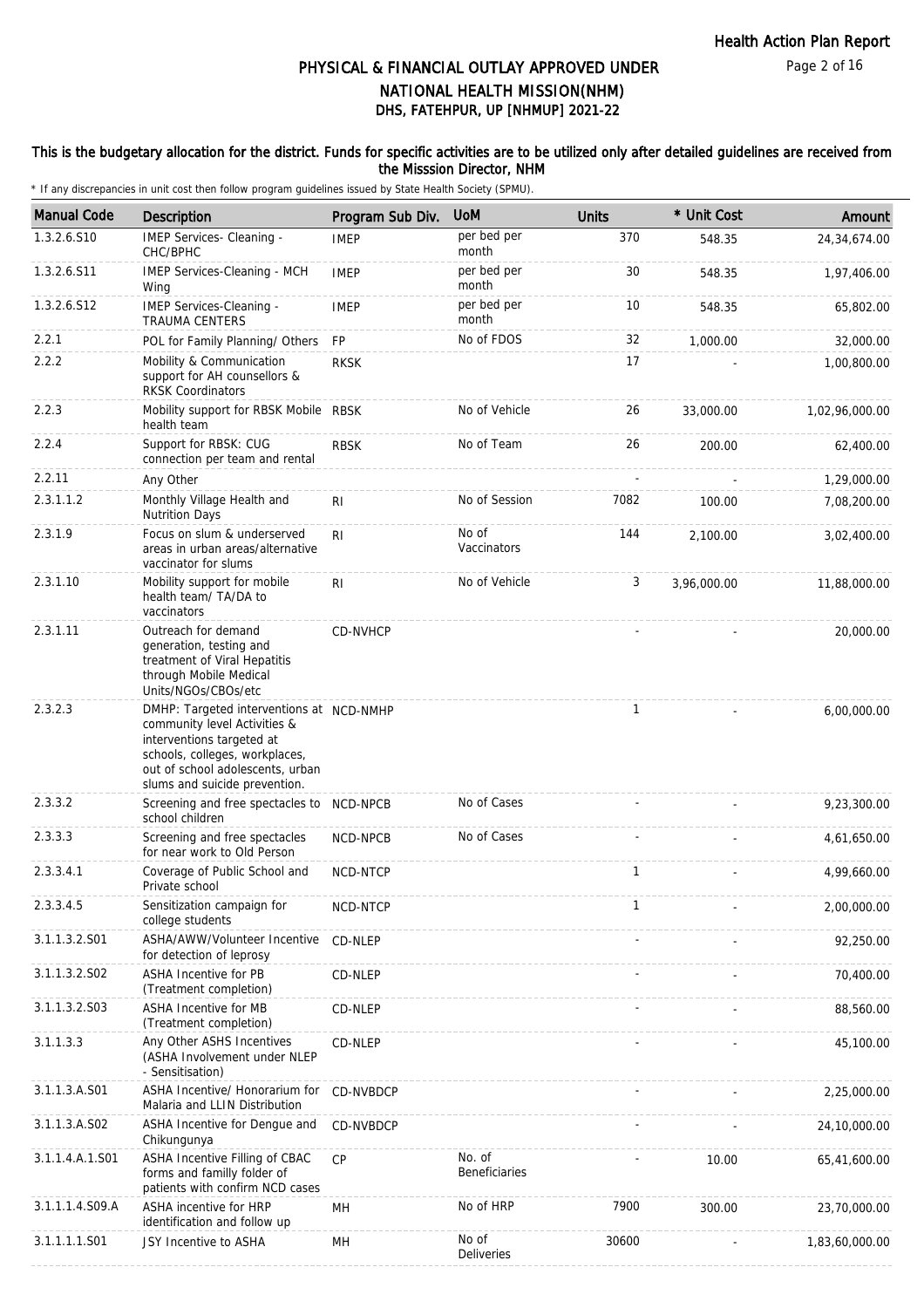### This is the budgetary allocation for the district. Funds for specific activities are to be utilized only after detailed guidelines are received from the Misssion Director, NHM

| <b>Manual Code</b> | Description                                                                                                          | Program Sub Div. | <b>UoM</b>                               | <b>Units</b> | * Unit Cost | Amount            |
|--------------------|----------------------------------------------------------------------------------------------------------------------|------------------|------------------------------------------|--------------|-------------|-------------------|
| 3.1.1.1.1.S03      | National Iron Plus Incentive for<br>mobilizing children and/or<br>ensuring compliance and<br>reporting (6-59 months) | <b>CH</b>        | No of ASHA                               | 2303         | 50.00       | 6,90,900.00       |
| 3.1.1.1.2.S01      | ASHA incentive under MAA<br>programme @ Rs 100 per ASHA<br>for quarterly mother's meeting                            | <b>CH</b>        | No of ASHA                               | 2303         | 100.00      | 9,21,200.00       |
| 3.1.1.1.2.S02      | Incentive for Home Based<br>Newborn Care programme                                                                   | CH               | No. of Child                             | 45271        | 250.00      | 1, 13, 17, 750.00 |
| 3.1.1.1.2.S04      | Incentive for referral of SAM<br>cases to NRC and for follow up<br>of discharge SAM children from<br><b>NRCs</b>     | <b>CH</b>        | No.of SAM<br>Child referal &<br>followup | $\mathbf{1}$ | 150.00      | 28,800.00         |
| 3.1.1.1.2.S05      | Incentive for National<br>Deworming Day for mobilising<br>out of school children                                     | <b>RKSK</b>      | ASHA                                     | 2442         | 100.00      | 2,44,200.00       |
| 3.1.1.1.2.S06      | Incentive for IDCF for<br>prophylactic distribution of ORS<br>to family with under-five<br>children.                 | <b>CH</b>        | No of ASHA                               | 2303         | 100.00      | 2,30,300.00       |
| 3.1.1.1.2.S07      | Incentive to ASHA for Quaterly<br>Visit Under HBYC                                                                   | <b>CH</b>        | No of Children                           | 22260        | 50.00       | 55,65,000.00      |
| 3.1.1.1.3.S01      | ASHA Incentive under<br>Immunzation                                                                                  | R <sub>l</sub>   | No of Children                           | 62554        | 225.00      | 1,40,74,740.00    |
| 3.1.1.1.4.S08      | ASHA incentive for injectable<br>contraceptive (Antara)                                                              | FP               | No of Cases                              | 3892         | 100.00      | 3,89,200.00       |
| 3.1.1.1.4.S09.B    | Reimbursement of travel<br>expenses for accompanying a<br>women to facility for medical<br>abortion                  | FP               | No of Cases                              | 108          | 225.00      | 24,300.00         |
| 3.1.1.1.4.S09.C    | Reimbursement of travel<br>expenses for accompanying a<br>women to facility for surgical<br>abortion (MVA/EVA)       | FP               | No of Cases                              | 108          | 150.00      | 16,200.00         |
| 3.1.1.1.4.S01      | ASHA Incentives under Saas<br>Bahu Sammellan                                                                         | <b>FP</b>        | No of Events                             | 1863         | 100.00      | 1,86,300.00       |
| 3.1.1.1.4.S02      | ASHA Incentives under Nayi Pehl FP<br>Kit                                                                            |                  | No of Kits                               | 9212         | 100.00      | 9,21,200.00       |
| 3.1.1.1.4.S04      | ASHA PPIUCD incentive for<br>accompanying the client for<br>PPIUCD insertion                                         | FP               | No of Cases                              | 8132         | 150.00      | 12,19,800.00      |
| 3.1.1.1.4.S05      | ASHA PAIUCD incentive for<br>accompanying the client for<br>PAIUCD insertion                                         | FP               | No. of cases                             | 14           | 150.00      | 2,100.00          |
| 3.1.1.1.4.S06.A    | ASHA incentive under ESB<br>scheme for promoting spacing of<br>births between 02 children                            | FP               | No. of cases                             | 1171         | 500.00      | 5,85,500.00       |
| 3.1.1.1.4.S06.B    | ASHA incentive under ESB<br>scheme for promoting spacing of<br>02 years after marriage                               | FP               | No. of cases                             | 1019         |             | 5,09,500.00       |
| 3.1.1.1.4.S07      | <b>ASHA incentive under ESB</b><br>scheme for promoting Adoption<br>of Limiting Method upto Two<br>Children          | FP               | No of Cases                              | 195          | 1,000.00    | 1,95,000.00       |
| 3.1.1.5            | ASHA incentives for routine<br>activities                                                                            | CP               | No. of Rural &<br>Rurban ASHA            |              | 2,000.00    | 5,86,20,000.00    |
| 3.1.1.6.S01        | Incentive to ASHA Facilitator for<br>CBAC, HRP and SAM Tracking                                                      | CP               | No of AF                                 |              | 1,700.00    | 23,66,400.00      |
| 3.1.1.6.S02        | Incentive to ASHA for Health<br>Promotion Day                                                                        | СP               | No. of Rural &<br>Rurban ASHA            |              | 200.00      | 58,62,000.00      |
| 3.1.1.6.S03        | Incentive to ASHA under PMMVY                                                                                        | CP               | No. of<br><b>Beneficiaries</b>           |              | 100.00      | 17,32,500.00      |
| 3.1.1.6.S04        | ASHA Beema- Pradhan Mantri<br>Jeevan Jyoti & Suraksh Bima                                                            | <b>CP</b>        |                                          |              |             | 7,60,968.00       |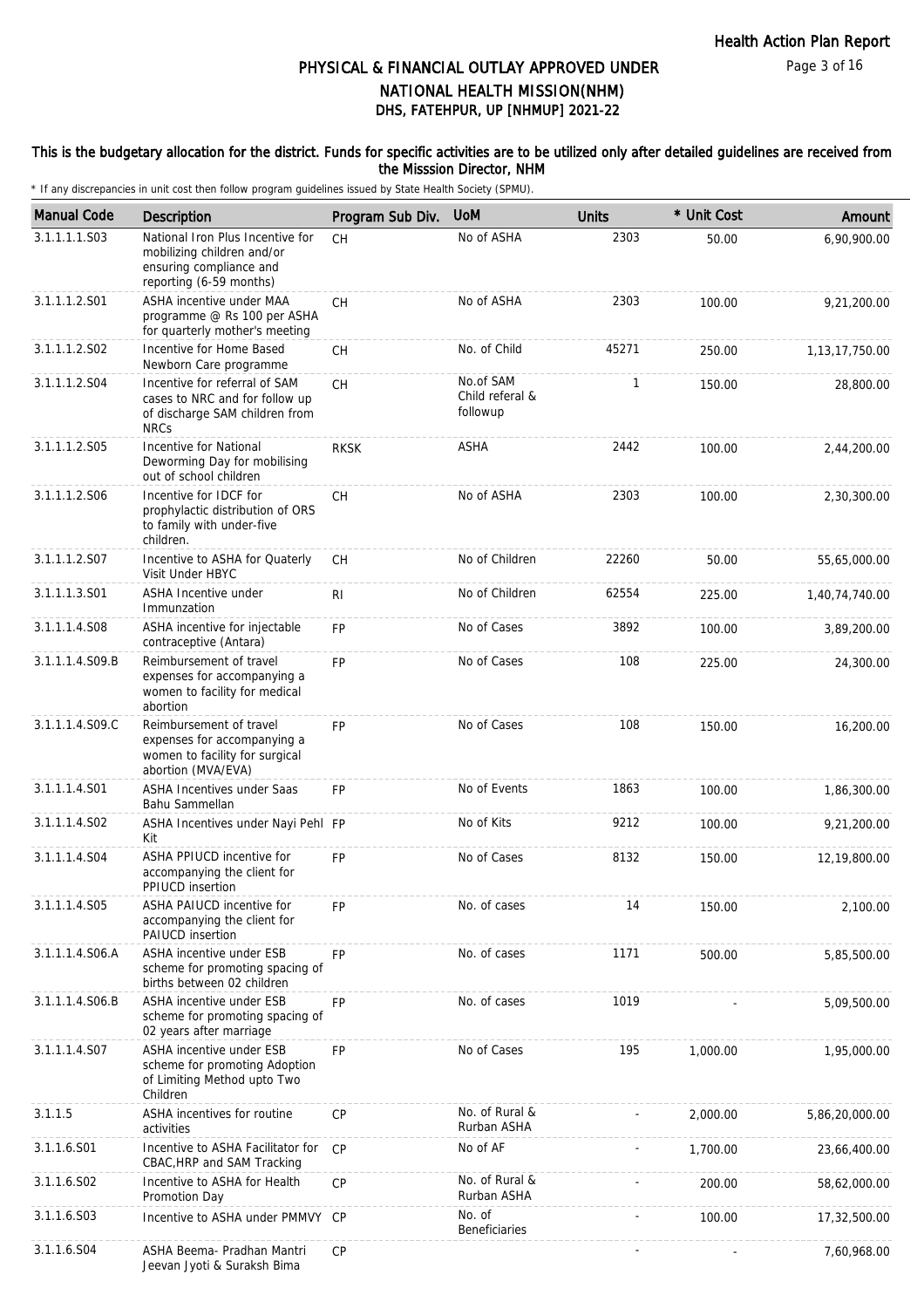### This is the budgetary allocation for the district. Funds for specific activities are to be utilized only after detailed guidelines are received from the Misssion Director, NHM

| <b>Manual Code</b>        | Description                                                                                                                       | Program Sub Div. | <b>UoM</b>                             | <b>Units</b> | * Unit Cost | Amount         |
|---------------------------|-----------------------------------------------------------------------------------------------------------------------------------|------------------|----------------------------------------|--------------|-------------|----------------|
|                           | Yojna                                                                                                                             |                  |                                        |              |             |                |
| 3.1.1.6.S05               | Mother Group Meeting                                                                                                              | <b>CP</b>        | No. of Rural &<br>Rurban ASHA          |              |             | 69,30,000.00   |
| 3.1.3.1.1.S01             | Asha/ Asha Sangni Uniform                                                                                                         | CP               | No. of<br>Rural.Rurban<br>ASHA & AF    |              | 600.00      | 15,54,600.00   |
| 3.1.3.1.1.SO <sub>2</sub> | Asha/ Asha Sangni Umbrella                                                                                                        | <b>CP</b>        | No. of<br>Rural, Rurban<br>ASHA & AF   |              | 200.00      | 5,18,200.00    |
| 3.1.3.1.3                 | Awards to ASHA's/Link workers                                                                                                     | <b>CP</b>        | No. of<br>Rural, Urban<br>Rurban ASHA, |              | 300.00      | 7,87,600.00    |
| 3.1.3.1.6                 | Supervision costs by ASHA<br>facilitators (Shangni) (12<br>months)                                                                | <b>CP</b>        | No of AF                               |              | 7,200.00    | 1,00,22,400.00 |
| 3.1.1.1.3.S02.A           | Mobilization of children through<br>ASHA or other mobilizers                                                                      | RI.              | No of Session                          | 28853        | 150.00      | 43,27,950.00   |
| 3.1.3.5.S01               | Incentive for other link workers<br>for Prepration of Due List of<br>Childrens to be immunized                                    | R <sub>l</sub>   | No of Session                          | 2160         | 100.00      | 2,16,000.00    |
| 3.1.2.10.S03              | Incentive to ASHA Cluster<br>Meeting                                                                                              | CP               |                                        |              |             | 34,49,100.00   |
| 3.2.3.1.1                 | <b>Treatment Supporter</b><br>Honorarium (Rs 1000)                                                                                | CD-RNTCP         |                                        |              |             | 22,50,000.00   |
| 3.2.3.1.2                 | <b>Treatment Supporter</b><br>Honorarium (Rs 5000)                                                                                | CD-RNTCP         |                                        |              |             | 7,69,500.00    |
| 3.2.3.1.3                 | Incentive for informant (Rs 500)                                                                                                  | CD-RNTCP         |                                        |              |             | 3,82,500.00    |
| 3.2.3.1.4.S01             | State/District TB Forums                                                                                                          | CD-RNTCP         |                                        |              |             | 5,000.00       |
| 3.2.3.1.4.S02             | Community Engagement<br>activities /Incentive for<br>community<br>volunteers/supervisors /LT etc<br>undertaking ACF               | CD-RNTCP         |                                        |              |             | 21,10,000.00   |
| 3.2.1.1.S02               | Other activities under Mission<br>Parivar Vikas: Demand<br>Generation (Saas Bahu<br>Sammellan)                                    | <b>FP</b>        | No of Events                           | 1863         | 1,500.00    | 27,94,500.00   |
| 3.2.2.1.1.S01             | Operational cost for Spray<br>Wages                                                                                               | CD-NVBDCP        |                                        |              |             | 4,91,092.00    |
| 3.3.2                     | Orientation Workshops,<br>Trainings and capacity building<br>of PRI for RKS at District Health<br>Societies, CHC and PHC          | СP               |                                        |              |             | 43,25,200.00   |
| 3.3.3.2                   | Training of PRI's<br>representatives/ Police<br>personnel/ Teachers/ Transport<br>personnel/ NGO personnel/<br>other stakeholders | NCD-NTCP         |                                        | $\mathbf{1}$ |             | 30,000.00      |
| 3.3.3.3                   | Training of PRI under National<br>Program for Climate Change and<br>Human Health (NPCCHH)                                         | NCD-NPCCHH       |                                        | $\mathbf{1}$ |             | 70,000.00      |
| 3.3.4.S01                 | <b>AAA Platform</b>                                                                                                               | <b>CP</b>        | No. of Rural &<br>Rurban ASHA          |              | 75.00       | 40,29,750.00   |
| 4.1.3                     | <b>Community Health Centers</b>                                                                                                   | <b>CP</b>        | No of CHC                              | 22           | 2,50,000.00 | 55,00,000.00   |
| 4.1.4                     | Primary Health Centers                                                                                                            | CP               | No of PHC                              | 34           | 87,500.00   | 29,75,000.00   |
| 4.1.5                     | Sub Centers                                                                                                                       | <b>CP</b>        | No. of Sub<br>Centre                   |              | 10,000.00   | 30,90,000.00   |
| 4.1.6                     | Village Health Sanitation &<br><b>Nutrition Committee</b>                                                                         | <b>CP</b>        | No. of VHSNC                           |              | 10,000.00   | 1,07,70,000.00 |
| 4.1.7.S01                 | <b>H&amp;WC Additional Untied Grant-</b><br><b>SC</b>                                                                             | CP               | No. of HWC-<br><b>SC</b>               |              | 30,000.00   | 71,80,000.00   |
| 4.1.7.S02                 | H&WC Additional Untied Grant-                                                                                                     | <b>CP</b>        | No. of HWC-                            |              | 50,000.00   | 17,50,000.00   |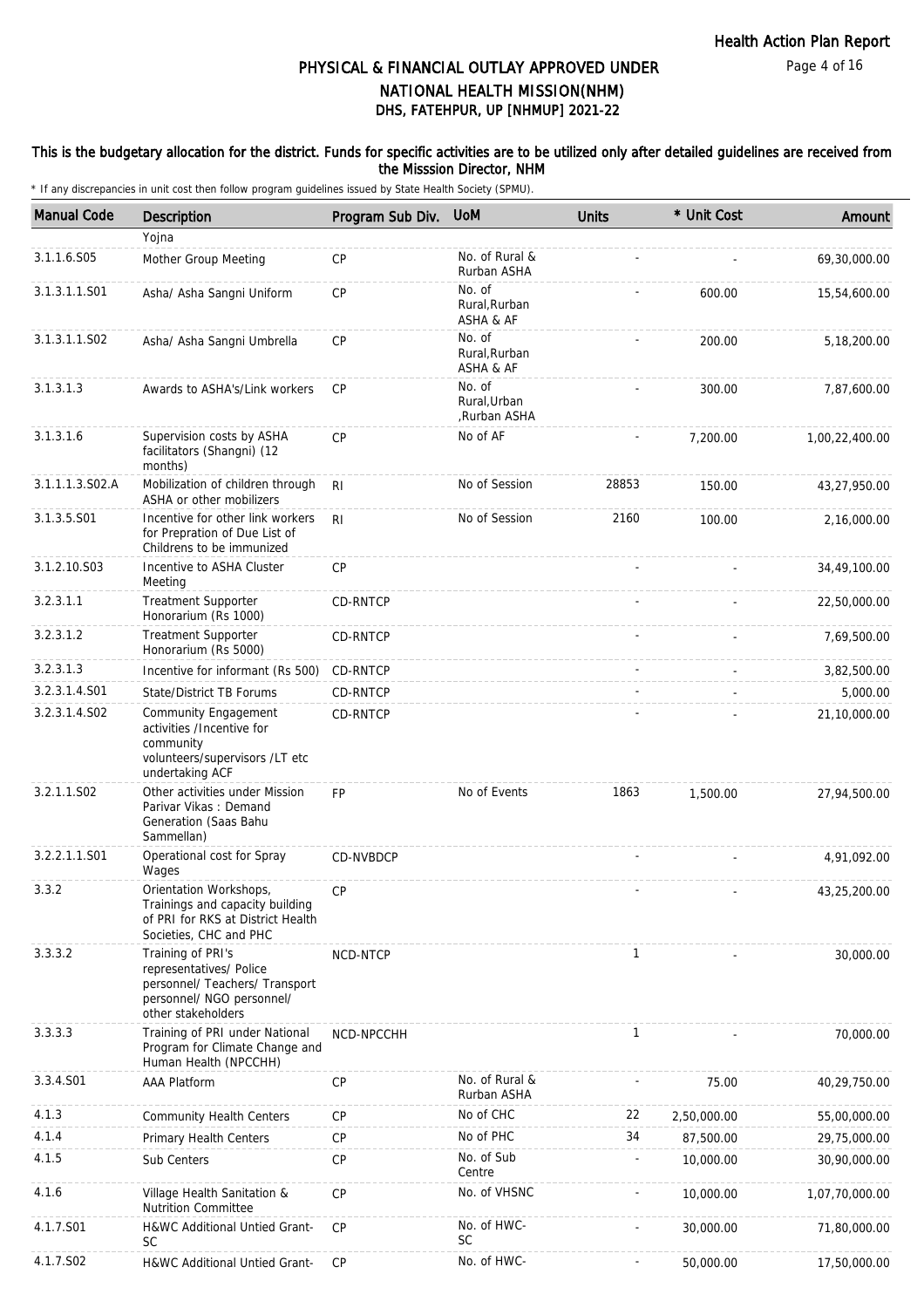Page 5 of 16

## DHS, FATEHPUR, UP [NHMUP] 2021-22 PHYSICAL & FINANCIAL OUTLAY APPROVED UNDER NATIONAL HEALTH MISSION(NHM)

### This is the budgetary allocation for the district. Funds for specific activities are to be utilized only after detailed guidelines are received from the Misssion Director, NHM

| <b>Manual Code</b> | <b>Description</b>                                                        | Program Sub Div.  | <b>UoM</b>                        | <b>Units</b>             | * Unit Cost | Amount        |
|--------------------|---------------------------------------------------------------------------|-------------------|-----------------------------------|--------------------------|-------------|---------------|
|                    | PHC                                                                       |                   | PHC                               |                          |             |               |
| 5.1.2              | Sub Centre Rent and<br>Contingencies                                      | CP                |                                   |                          |             | 19,62,000.00  |
| 5.3.3              | Blood bank/ Blood storage/ Day<br>care centre for<br>hemoglobinopathies   | <b>BLOOD CELL</b> | Lumpsump                          |                          |             | 1,50,000.00   |
| 5.3.9              | Safety Pits                                                               | RI                | No of piece                       | 18                       | 6,000.00    | 1,08,000.00   |
| 5.3.14             | Civil Works under RNTCP                                                   | CD-RNTCP          |                                   | $\overline{\phantom{a}}$ |             | 1,60,000.00   |
| 6.1.1.1.5          | Any other Equipment<br>(Instrument and Equipment for<br>HWC)              | MH                | List of<br>Different<br>Equipment | 4                        |             | 8,00,000.00   |
| 6.1.1.3.3          | Minilap kits                                                              | <b>FP</b>         | No of Kits                        | 5                        | 3,000.00    | 15,000.00     |
| 6.1.1.3.5          | PPIUCD forceps                                                            | FP                | No of Kelly<br>forcep             | 60                       | 600.00      | 36,000.00     |
| 6.1.5.1.1          | Grant-in-aid for Vision Centre<br>(PHC) (Govt.)                           | NCD-NPCB          |                                   |                          |             | 1,00,000.00   |
| 6.1.1.21.1         | Recurring GIA: Machinery &<br>Equipment for DH                            | NCD-NPHCE         |                                   | 1                        |             | 1,50,000.00   |
| 6.1.2.6.F1.S03     | IT Recurring Expenses for PHC                                             | CP                |                                   |                          |             | 1,75,000.00   |
| 6.1.4.3.1          | <b>MCR</b>                                                                | CD-NLEP           |                                   |                          |             | 40,000.00     |
| 6.1.4.3.2          | Aids/Appliance                                                            | CD-NLEP           |                                   |                          |             | 17,000.00     |
| 6.1.4.3.3          | Equipment                                                                 | CD-NLEP           |                                   |                          |             | 5,000.00      |
| 6.1.6.1            | Repairs of Laparoscopes                                                   |                   | No of<br>Laproscopes              | 2                        | 25,000.00   | 50,000.00     |
| 6.2.1.1.A7.S05.a   | Drugs & Consumables Normal<br>Delivery L1 Facility                        | MН                | No of<br>Deliveries               | 3700                     |             | 74,000.00     |
| 6.2.1.1.A7.S05.b   | Drugs & Consumables Normal<br>Delivery L2 Facility                        | MH                | No of<br><b>Deliveries</b>        | 22200                    |             | 8,88,000.00   |
| 6.2.1.1.A7.S05.c   | Drugs & Consumables Normal<br>Delivery L3 Facility                        | MH                | No of<br><b>Deliveries</b>        | 13400                    |             | 10,72,000.00  |
| 6.2.1.1.A7.S05.d   | Drugs & Consumables Caesarean MH<br>Delivery L3 Facility                  |                   | No of<br><b>Deliveries</b>        | 700                      |             | 2,52,000.00   |
| 6.2.1.2.2.12       | AEFI kit under RI Program                                                 | R <sub>1</sub>    | No. of Kits                       | 80                       | 200.00      | 16,000.00     |
| 6.2.1.3.1          | Nayi Pehl Kit                                                             | <b>FP</b>         | No of Kits                        | 9212                     | 220.00      | 20,26,640.00  |
| 6.2.1.5.1          | Medicine for Mobile health team                                           | <b>RBSK</b>       | No of Team                        | 26                       | 5,000.00    | 1,30,000.00   |
| 6.2.1.6.1          | Red/Black plastic bags et                                                 | R <sub>l</sub>    | No of Session                     | 35412                    | 9.00        | 3, 18, 708.00 |
| 6.2.1.6.2          | Bleach/Hypochlorite solution/<br>Twin bucket                              | R <sub>l</sub>    | No of Facilities                  |                          |             | 33,000.00     |
| 6.2.2.1.4          | Replenishment of ASHA HBNC<br>kits                                        | CP                | No of ASHA                        |                          | 150.00      | 2,70,150.00   |
| 6.2.2.2.2          | Drugs and Supplies for blood<br>related disorders-<br>Haemoglobinopathies | <b>BLOOD CELL</b> |                                   |                          |             | 50,000.00     |
| 6.2.2.4.1          | Drugs & Supplies for Ayush                                                | AYUSH             | No of Doctors                     | 34                       | 50,000.00   | 17,00,000.00  |
| 6.2.2.6.1          | Lab strengthening of SHC - HWC CP                                         |                   |                                   |                          |             | 67,50,000.00  |
| 6.2.2.6.2          | Lab strengthening of PHC - HWC CP                                         |                   |                                   |                          |             | 10,50,000.00  |
| 6.2.3.1.1          | Chloroquine phosphate tablets                                             | CD-NVBDCP         |                                   |                          |             | 25,000.00     |
| 6.2.3.1.2          | Primaquine tablets 2.5 mg                                                 | CD-NVBDCP         |                                   |                          |             | 12,500.00     |
| 6.2.3.1.3          | Primaquine tablets 7.5 mg                                                 | CD-NVBDCP         |                                   |                          |             | 25,000.00     |
| 6.2.3.1.12         | RDT Malaria - bi-valent (For Non CD-NVBDCP<br>Project states)             |                   |                                   |                          |             | 2,13,500.00   |
| 6.2.3.2.1          | Supportive drugs, lab. Reagents                                           | CD-NLEP           |                                   |                          |             | 13,000.00     |
| 6.2.3.3.1          | Laboratory Materials                                                      | CD-RNTCP          |                                   |                          |             | 19,60,000.00  |
| 6.2.3.3.2          | Procurement of Drugs                                                      | CD-RNTCP          |                                   |                          |             | 10,10,000.00  |
| 6.2.4.1.1          | Assistance for                                                            | NCD-NPCB          | No of Cases                       |                          |             | 16,24,080.00  |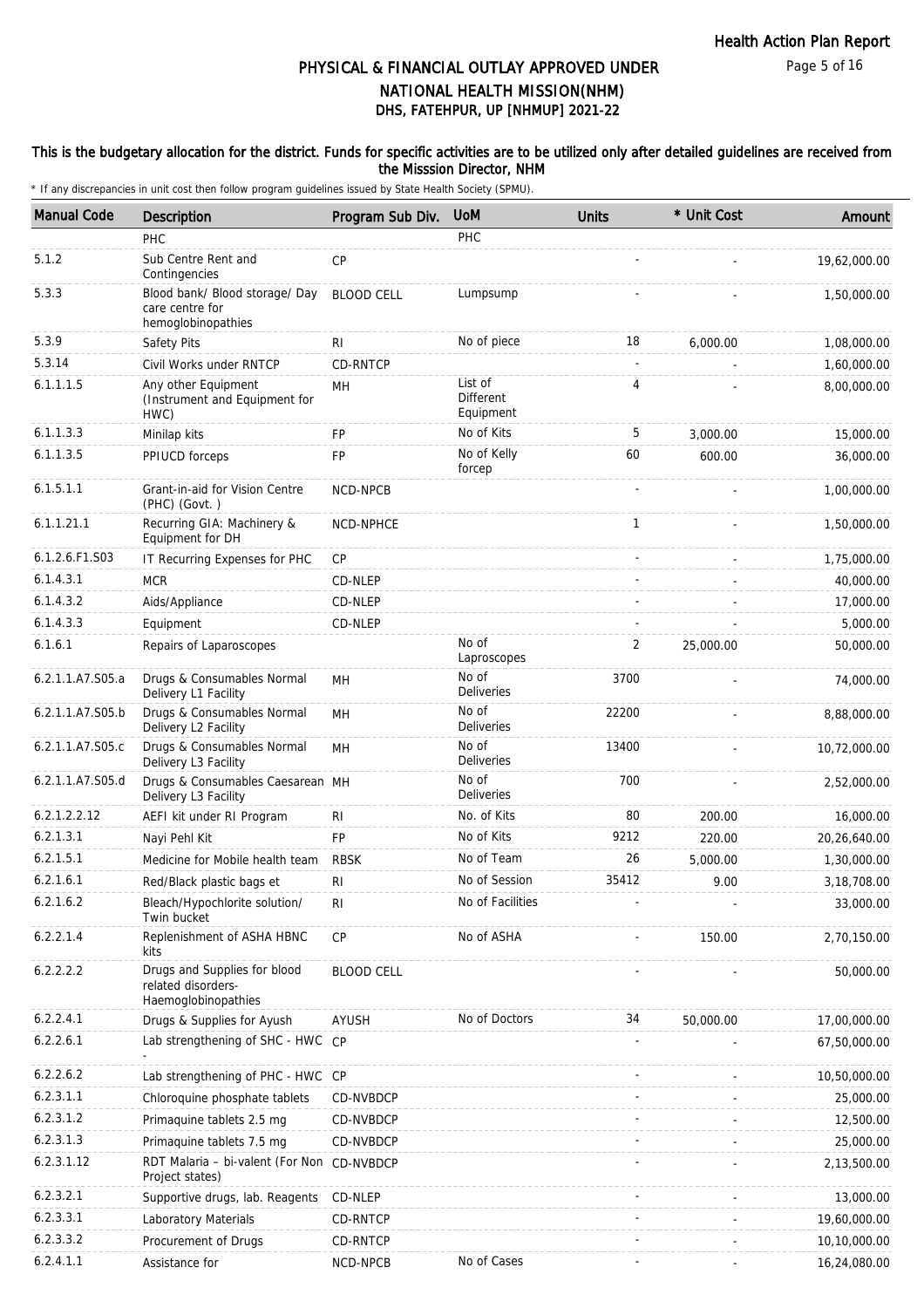Page 6 of 16

# DHS, FATEHPUR, UP [NHMUP] 2021-22 PHYSICAL & FINANCIAL OUTLAY APPROVED UNDER NATIONAL HEALTH MISSION(NHM)

#### This is the budgetary allocation for the district. Funds for specific activities are to be utilized only after detailed guidelines are received from the Misssion Director, NHM

| <b>Manual Code</b> | Description                                                                                                | Program Sub Div. | <b>UoM</b>                                             | <b>Units</b>   | * Unit Cost | Amount         |
|--------------------|------------------------------------------------------------------------------------------------------------|------------------|--------------------------------------------------------|----------------|-------------|----------------|
|                    | consumables/drugs/medicines to<br>the Govt./District Hospital for<br>Cat sx etc                            |                  |                                                        |                |             |                |
| 6.2.4.5.1          | Drugs & Consumables for NCD<br>Management (incl. Diabetes,<br>Hypertension, Strokes etc)for<br>whole dist. | NCD-NPCDCS       |                                                        | $\mathbf{1}$   |             | 2,00,000.00    |
| 6.2.4.5.3          | Drugs & Diagnostic for NCD<br>Management incl. Diabetes,<br>Hypertension, Strokes etc                      | NCD-NPCDCS       |                                                        |                |             | 3,00,000.00    |
| 6.2.4.5.6          | Drugs & supplies for Universal<br>Screening of NCDs                                                        | NCD-NPCDCS       |                                                        | $\mathbf{1}$   |             | 43,26,000.00   |
| $6.1.3.2.a.$ SO2   | Free Diagnostics for Pregnant<br>women under JSSK- AVD for for<br>HIV & Syphilis at VHNDs                  | MН               | No of ANC                                              | 355            |             |                |
| $6.1.3.2.a.$ SO3   | Free Diagnostics for Pregnant<br>women under JSSK-MH                                                       | MН               | No of ANC                                              | 58000          |             | 5,80,000.00    |
| 6.1.3.2.b          | Free Diagnostics for Sick infants<br>under JSSK                                                            | CH.              | No of Units                                            | $\mathbf{1}$   |             | 1,20,000.00    |
| 6.3.1.S03          | Any other (please specify)                                                                                 |                  |                                                        |                |             | 86,00,000.00   |
| 7.5.1              | Tribal Patient Support &<br><b>Transportation Charges</b>                                                  | CD-RNTCP         |                                                        |                |             | 1,88,000.00    |
| 7.5.2              | Sample collecton &<br>transportation charges                                                               | <b>CD-RNTCP</b>  |                                                        |                |             | 3,10,850.00    |
| 8.1.1.1            | ANMs - MH                                                                                                  | MH               | No of MH ANM                                           | 238            |             | 4,64,51,431.00 |
| 8.1.1.1.S01        | ANM For New Sub-Center - CP                                                                                | CP               |                                                        |                |             | 35,47,062.00   |
| 8.1.1.2.S05        | <b>Staff Nurses-MH</b>                                                                                     | MН               | No of MH<br><b>Staff Nurse</b>                         | 95             |             | 2,73,03,053.00 |
| 8.1.1.2.S11        | Staff Nurse HWC - CP                                                                                       | <b>CP</b>        |                                                        | ÷.             |             | 70,83,228.00   |
| 8.1.1.2.S12        | Staff Nurses HWC - MH                                                                                      | MН               |                                                        | 12             |             | 14,40,936.00   |
| 8.1.1.5.S02        | Laboratory Technicians -HR                                                                                 | <b>HR</b>        |                                                        | 4              |             | 5,73,228.00    |
| 8.1.1.5.S04        | Laboratory Technicians - RNTCP                                                                             | CD-RNTCP         |                                                        |                |             | 17,70,392.00   |
| 8.1.1.6.S05        | OT Technician                                                                                              | <b>MIS</b>       | No of MH OT<br>technician                              |                |             | 10,58,400.00   |
| 8.1.1.10.S02       | Physiotherapist/ Occupational<br>Therapist-CD-NLEP                                                         | CD-NLEP          |                                                        |                |             | 5,07,440.00    |
| 8.1.1.12.S02       | Para Medical Worker CD-NLEP                                                                                | CD-NLEP          |                                                        |                |             | 22,73,267.00   |
| 8.1.2.1.S04        | Obstetricians and Gynaecologists MH<br>-MH                                                                 |                  | No of MH<br>Obstetricians<br>and<br>Gynaecologist<br>S |                |             | 32,40,000.00   |
| 8.1.2.3.S05        | Anaesthetists -MH                                                                                          | MН               | No of MH<br>Anesthetic                                 |                |             | 21,60,000.00   |
| 8.1.3.10.S01       | FRU Operationalization for<br>Gynae & anesthetist specialist on<br>call from govt sector                   | MH               | No of C<br>Section                                     | 8              |             | 24,000.00      |
| 8.1.3.10.S02       | FRU Operationalization<br>Gynecologists specialist on call<br>from pvt sector                              | MH               | No of C<br>Section                                     | $\overline{4}$ |             | 18,000.00      |
| 8.1.3.10.S03       | FRU Operationalization<br>anesthetist specialist on call for<br>from pvt sector                            | MН               | No of C<br>Section                                     | 4              |             | 12,000.00      |
| 8.1.4.1.S01        | Dental Surgeons- DH &CHC                                                                                   | <b>HR</b>        |                                                        | 1              |             | 6,98,376.00    |
| 8.1.5.S03          | Medical Officers - MH                                                                                      | MH               | No of MH LMO                                           | $\sim$         |             | 11,70,000.00   |
| 8.1.6.1            | <b>AYUSH MOS</b>                                                                                           | <b>AYUSH</b>     |                                                        | 34             |             | 1,73,35,750.00 |
| 8.1.6.2            | Pharmacist - AYUSH                                                                                         | AYUSH            |                                                        | 11             |             | 23,36,934.00   |
| 8.1.7.1.1          | MOs-AYUSH                                                                                                  | <b>RBSK</b>      |                                                        | 43             |             | 1,94,29,920.00 |
| 8.1.7.1.2.S02      | MOs-Dental MO/ BDS                                                                                         | <b>RBSK</b>      |                                                        | 9              |             | 64,22,220.00   |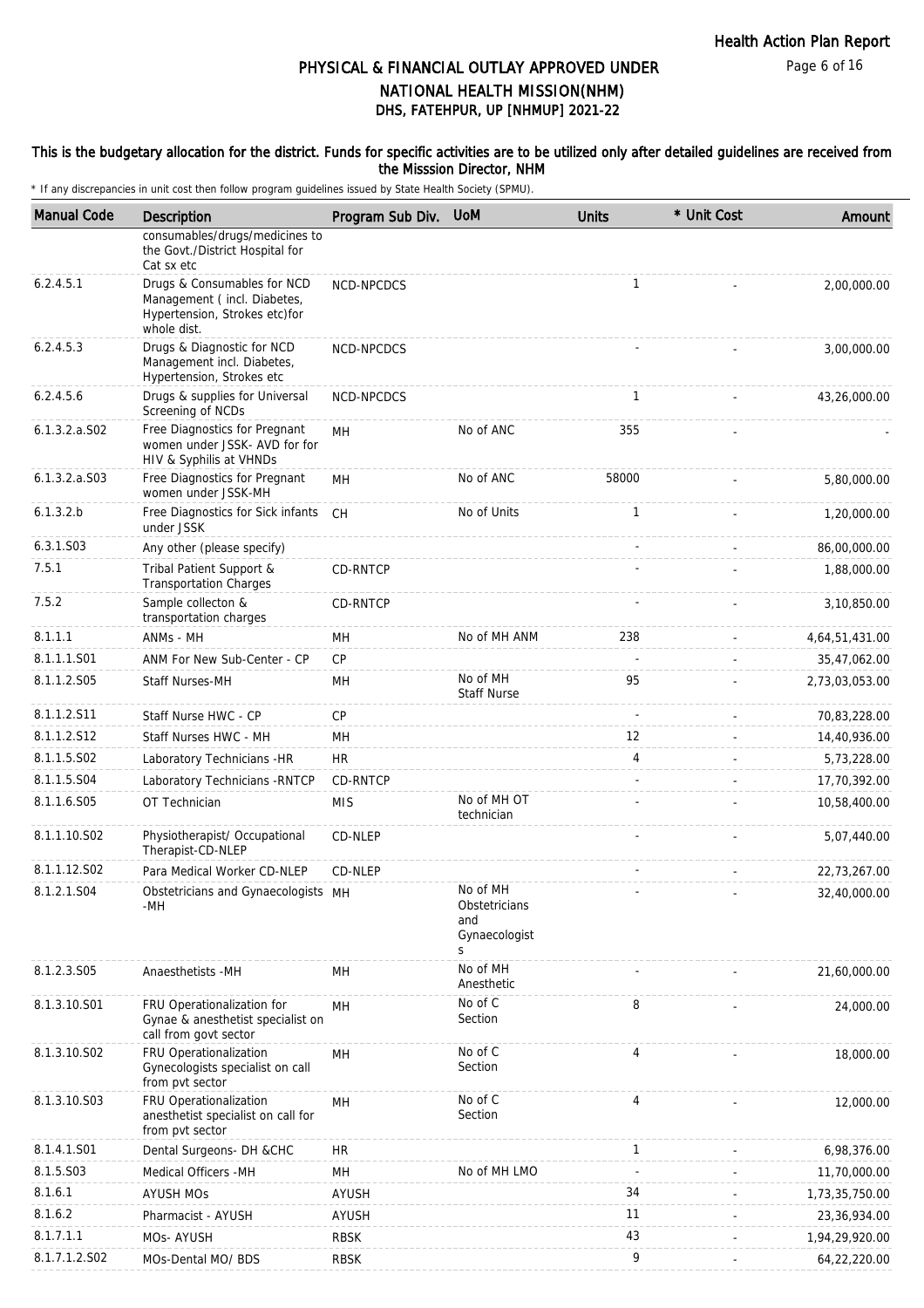### This is the budgetary allocation for the district. Funds for specific activities are to be utilized only after detailed guidelines are received from the Misssion Director, NHM

| <b>Manual Code</b> | Description                                                 | Program Sub Div.  | <b>UoM</b>                     | <b>Units</b>   | * Unit Cost | Amount         |
|--------------------|-------------------------------------------------------------|-------------------|--------------------------------|----------------|-------------|----------------|
| 8.1.7.1.3          | <b>Staff Nurse</b>                                          | <b>RBSK</b>       |                                | 8              |             | 26,91,072.00   |
| 8.1.7.1.4          | ANM                                                         | <b>RBSK</b>       |                                | 18             |             | 31,99,122.00   |
| 8.1.7.1.5.S01      | Para Medical Worker                                         | <b>RBSK</b>       |                                | 22             |             | 53,28,576.00   |
| 8.1.7.1.5.S02      | Pharmacists                                                 | <b>RBSK</b>       |                                | $\overline{4}$ |             | 6,99,373.00    |
| 8.1.8.1            | <b>Medical Officers</b>                                     | СH                | No. of Mos                     | 1              |             | 8,73,180.00    |
| 8.1.8.2            | <b>Staff Nurse</b>                                          | CH                | No. of SNs                     | 4              |             | 15,13,008.00   |
| 8.1.8.3            | Cook cum caretaker                                          | CH                | No. of Cook<br>cum Caretaker   | $\overline{2}$ |             | 3,08,551.00    |
| 8.1.8.5            | Feeding demonstrator for NRC                                | <b>CH</b>         | No. of FDs                     | $\mathbf{1}$   |             | 3,04,454.00    |
| 8.1.9.1.S01        | Paediatrician SNCU-CH                                       | <b>CH</b>         | No. of<br>Peadiatrician        | 3              |             | 36,00,000.00   |
| 8.1.9.3.S01        | Staff Nurse - SNCU/KMC                                      | <b>CH</b>         | No. of SNs                     | 12             |             | 22,14,000.00   |
| 8.1.9.3.SO2        | Staff Nurse -NBSU                                           | <b>CH</b>         | No. of SNs                     | 12             |             | 29, 33, 798.00 |
| 8.1.9.6.SO2        | Others- SNCU Staff ( Ward<br>Aaya/ Cleaner/ Security Guard) | <b>CH</b>         |                                | 9              |             | 16,09,484.00   |
| 8.1.9.6.S03        | Others- SNCU Staff DEO                                      | CH                | no. of Posts                   | $\mathbf{1}$   |             | 2,25,892.00    |
| 8.1.12.1           | Mid-level Service Provider                                  | <b>CP</b>         |                                |                |             | 1,62,99,090.00 |
| 8.1.12.2           | Performance incentive for Mid-<br>level service providers   | <b>CP</b>         | No. of HWC-<br>CHO             |                | 15,000.00   | 1,01,25,000.00 |
| 8.1.13.1.S02       | Counsellor -RKSK                                            | <b>RKSK</b>       |                                | 2              |             | 5,48,525.00    |
| 8.1.13.1.S03       | Counsellor - RMNCHA-FW                                      | <b>FP</b>         | No of<br>Counsellors/m<br>onth | 3              | 15,073.00   | 6,41,903.00    |
| 8.1.13.5           | Audiometrician/ Audiologist-<br>NCD-NPPCD                   | NCD-NPPCD         |                                |                |             | 3,96,900.00    |
| 8.1.13.10          | TBHV-CD-RNTCP                                               | CD-RNTCP          |                                |                |             | 9,86,000.00    |
| 8.1.13.18          | Audiometrics Asstt.NCD-NPPCD                                | NCD-NPPCD         |                                |                |             | 1,98,450.00    |
| 8.1.13.19          | Instructor for Hearing Imapired<br>Children-NCD-NPPCD       | NCD-NPPCD         |                                |                |             | 1,80,000.00    |
| 8.1.13.22.S01      | Audiomatric<br>Assisstant/Audiologist UPHSSP                | <b>HS</b>         | No of Staff                    |                |             | 2,82,365.00    |
| 8.1.13.22.S04      | Lab Technician UPHSSP                                       | <b>HS</b>         |                                |                |             | 5,08,258.00    |
| 8.1.13.22.S06      | OT Technician UPHSSP                                        | <b>HS</b>         |                                |                |             | 6,89,778.00    |
| 8.1.13.22.S07      | Rogi Sahayata Kendra Manager                                | QA                |                                | 2              |             | 4,65,600.00    |
| 8.1.13.22.S09      | Staff Nurse UPHSSP                                          | <b>HS</b>         |                                |                |             | 60,72,544.00   |
| 8.1.13.22.S10      | X-Ray Technician UPHSSP                                     | HS                |                                |                |             | 6,89,778.00    |
| 8.1.13.22.S12      | Physiotherapist UPHSSP                                      | <b>HS</b>         |                                |                |             | 2,90,902.00    |
| 8.1.13.22.S13      | Rogi Sahayata Kendra Operator                               | QA                |                                | 2              |             | 3,41,653.00    |
| 8.1.14.1.S01       | MO (Blood Bank)                                             | <b>BLOOD CELL</b> |                                |                |             | 7,20,000.00    |
| 8.1.14.2           | <b>Staff Nurse</b>                                          | <b>BLOOD CELL</b> |                                |                |             | 2,78,000.00    |
| 8.1.14.4.S02       | Lab Technician (BB)                                         | <b>BLOOD CELL</b> |                                |                |             | 7,92,000.00    |
| 8.1.14.5.S01       | Others- Counsellor                                          | <b>BLOOD CELL</b> |                                |                |             | 3,31,000.00    |
| 8.1.14.5.S02       | Others- Lab Technicians                                     | <b>BLOOD CELL</b> |                                |                |             | 14,41,000.00   |
| 8.1.14.5.S03       | Others-Lab Attendant                                        | <b>BLOOD CELL</b> |                                |                |             | 4,65,000.00    |
| 8.1.14.5.S05       | Others-Lab Attendant - BSU                                  | <b>BLOOD CELL</b> |                                |                |             | 3,02,000.00    |
| 8.1.16.2.S01       | Cold Chain Handlers                                         | RI                |                                |                |             | 2,10,067.00    |
| 8.1.16.6.S01       | Data Entry Operator BB                                      | <b>BLOOD CELL</b> |                                |                |             | 1,95,000.00    |
| 8.1.16.7.S02       | Sweeper- NCD- Blood bank                                    | <b>BLOOD CELL</b> |                                |                |             | 1,44,000.00    |
| 8.1.16.7.S03       | Sweeper-NCD-Blood Storage<br>Unit                           | <b>BLOOD CELL</b> |                                |                |             | 4,33,000.00    |
| 8.1.16.7.S05       | Cleaner -NRC                                                | СH                | no. of Posts                   | 1              |             | 1,78,831.00    |
| 8.4.1              | Additional Allowances/                                      | MH                |                                | 5              |             | 1,20,000.00    |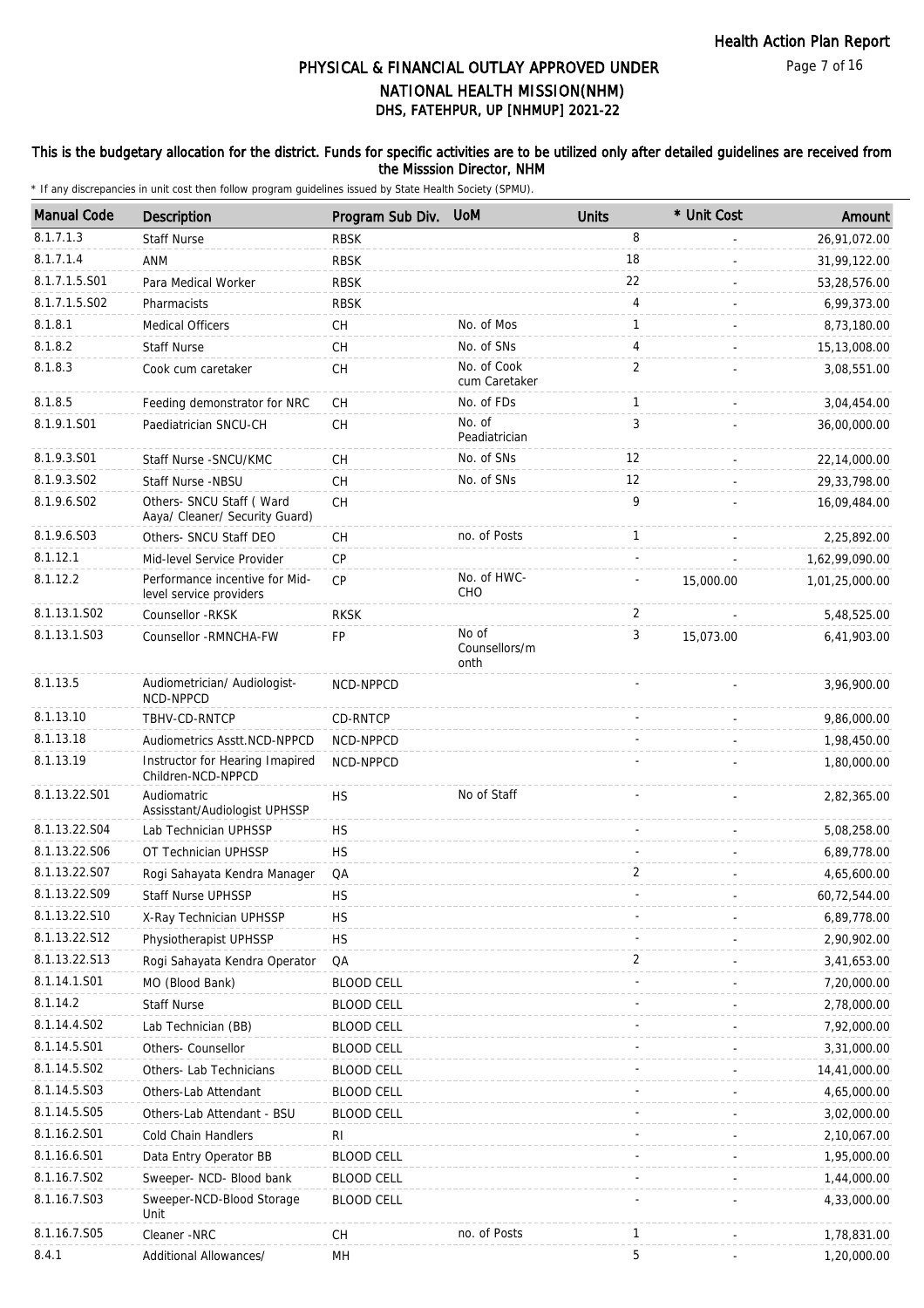#### This is the budgetary allocation for the district. Funds for specific activities are to be utilized only after detailed guidelines are received from the Misssion Director, NHM

| <b>Manual Code</b> | Description                                                                                  | Program Sub Div. | <b>UoM</b>                      | <b>Units</b>      | * Unit Cost  | Amount       |
|--------------------|----------------------------------------------------------------------------------------------|------------------|---------------------------------|-------------------|--------------|--------------|
|                    | Incentives to Medical Officers                                                               |                  |                                 |                   |              |              |
| 8.4.7              | Incentive to provider for PPIUCD FP<br>services @Rs 150 per PPIUCD<br>insertion              |                  | No of Cases                     | 5193              | 150.00       | 7,78,950.00  |
| 8.4.8              | Incentive to provider for PAIUCD FP<br>Services @Rs 150 per PAIUCD<br>insertion              |                  | No of Cases                     | 14                | 150.00       | 2,100.00     |
| 8.4.9              | Team based incentives for<br>Health & Wellness Centers<br>(H&WC Sub Center)                  | <b>CP</b>        | No of HWC                       |                   | 11,000.00    | 74,25,000.00 |
| 8.4.10             | Team based incentives for<br>Health & Wellness Centers<br>(H&WC PHC)                         | <b>CP</b>        | No of HWC                       |                   | 11,000.00    | 20,30,000.00 |
| 8.4.12.S01         | HRP identification and follow up<br>for ANM                                                  | MН               | No of HRP                       | 7900              | 200.00       | 15,80,000.00 |
| 8.4.12.S03         | Performance based Incentives to FP<br>RMNCHA Counselors in Family<br>Planning                |                  | No of Cases                     | 215               | 50.00        | 10,750.00    |
| 8.4.12.S04         | RI Cold chain handlers incentive                                                             | RI               | Lumpsump                        | 21                | 2,400.00     | 6,04,800.00  |
| 9.2.1.1.7          | Training of Staff Nurses/ANMs /<br>LHVs in SBA                                               | Nursing          |                                 | 1                 | 10,86,520.00 | 10,86,520.00 |
| 9.2.1.1.22         | Onsite Mentoring for DAKSHATA                                                                | Nursing          |                                 | $\mathbf{1}$      | 1,20,000.00  | 1,20,000.00  |
| 9.2.1.2.4          | Orienation activities on vitamin A CH<br>supplemenation and Anemia<br>Mukta Bharat Programme |                  | No of Batch                     | 25                |              | 90,590.00    |
| 9.2.1.2.19         | 4 days Trainings on IYCF for<br>MOs, SNs, ANMs of all DPs and<br>SCs                         | <b>CH</b>        | No of Batch                     | $12 \overline{ }$ |              | 9,76,800.00  |
| 9.2.1.2.20         | Orientation on National<br>Deworming Day                                                     | <b>RKSK</b>      | per participant                 | 82                | 100.00       | 1,63,000.00  |
| 9.2.1.3.2.S01      | <b>Qtr.Review/orientation meeting</b><br>at Block Level for ANM                              | <b>FP</b>        | No of<br>Orientation<br>meeting | 52                | 1,000.00     | 52,000.00    |
| 9.2.1.3.23         | Training of Medical officers<br>(Injectible Contraceptive<br>Trainings)                      | <b>FP</b>        | No of Batch                     | $\mathbf{1}$      | 41,800.00    | 41,800.00    |
| 9.2.1.3.24         | Training of AYUSH doctors<br>(Injectible Contraceptive<br>Trainings)                         | FP               | No of Batch                     | 1                 | 22,800.00    | 22,800.00    |
| 9.2.1.3.25         | Training of Nurses (Staff<br>Nurse/LHV/ANM) (Injectible<br>Contraceptive Trainings)          | FP               | No of Batch                     | 1                 | 35,800.00    | 35,800.00    |
| 9.2.1.3.27.S01     | FP-LMIS training-Urban Staffs<br>and others                                                  | FP               |                                 | $\mathbf{1}$      | 46,900.00    | 46,900.00    |
| 9.2.1.3.27.S02     | FP-LMIS training- ASHA Sangni<br>Refresher                                                   | <b>FP</b>        |                                 | 3                 | 4,900.00     | 14,700.00    |
| 9.2.1.4.13.C       | Any other (please specify) Kishor RKSK<br>Swasyhya Manch                                     |                  | No of Events                    | 28                | 5,000.00     | 1,40,000.00  |
| 9.2.1.7.1.S01      | Training under Immunisation-<br><b>CCH</b>                                                   | R <sub>l</sub>   | Lumpsump                        |                   |              | 52,200.00    |
| 9.2.1.7.1.S02      | Training under Immunisation-<br>Data Handler                                                 | R <sub>l</sub>   | Lumpsump                        |                   |              | 6,000.00     |
| 9.2.1.7.1.S03      | Training under Immunisation-<br>Health Worker                                                | R <sub>l</sub>   | Lumpsump                        |                   |              | 7,39,200.00  |
| 9.2.2.6.3          | Kayakalp Trainings                                                                           | QA               | <b>Districts</b>                | $\mathbf{1}$      | 33,000.00    | 33,000.00    |
| 9.2.2.7.2          | Training cum review meeting for<br>HMIS & MCTS at District level                             | <b>MIS</b>       | No of<br>Participants           |                   |              | 61,380.00    |
| 9.2.2.7.3          | Training cum review meeting for MIS<br>HMIS & MCTS at Block level                            |                  | No of<br>Participants           |                   |              | 2,37,000.00  |
| 9.2.2.8.2          | Multi-skilling of ASHA, MPW ay<br>HWCs (SHC & PHC)                                           | СP               | Lumpsump                        |                   |              | 22,50,000.00 |
| 9.2.2.8.5.S01      | Training of MPW and Asha                                                                     | <b>CP</b>        |                                 |                   |              | 3,50,000.00  |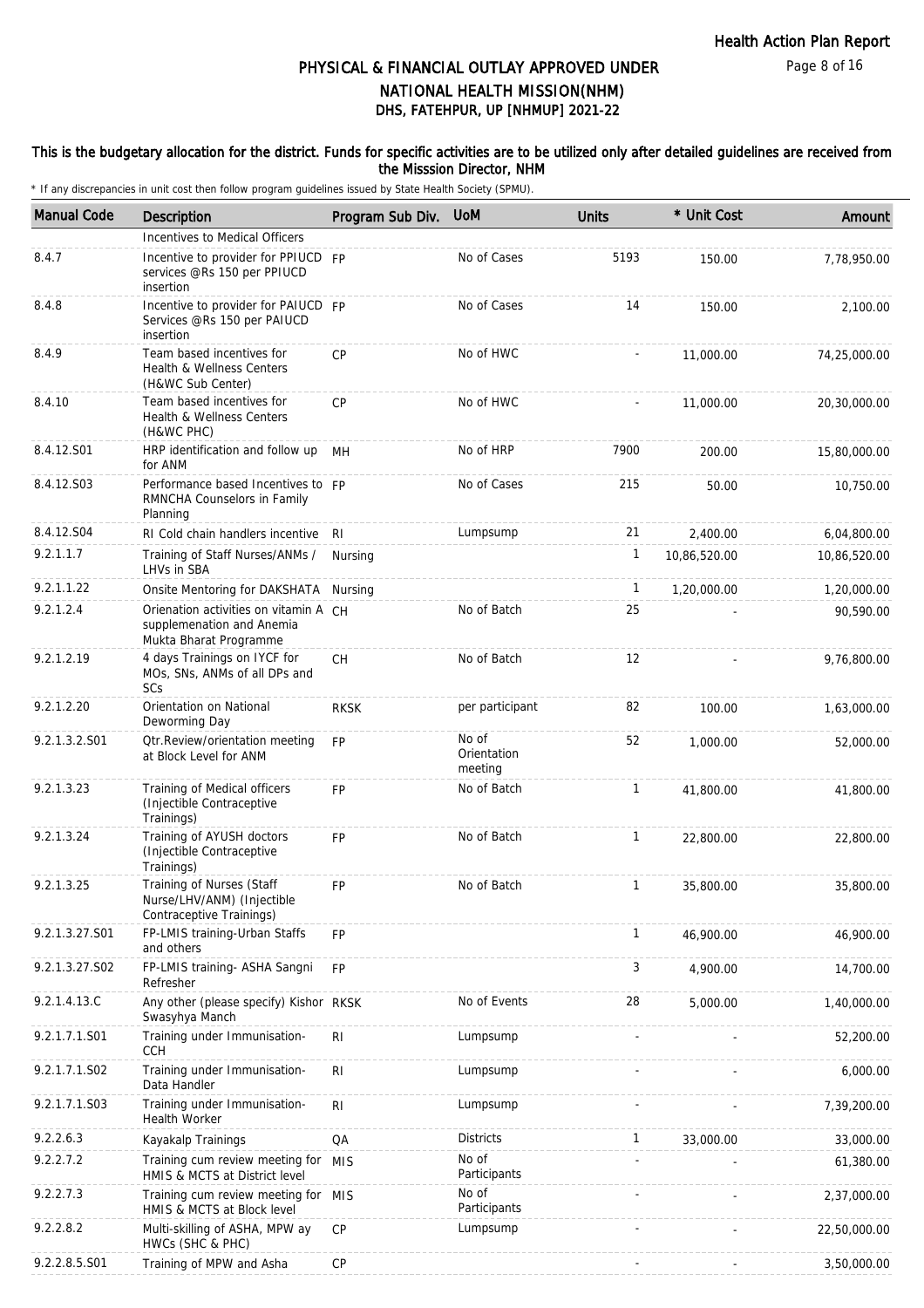#### This is the budgetary allocation for the district. Funds for specific activities are to be utilized only after detailed guidelines are received from the Misssion Director, NHM

| <b>Manual Code</b> | Description                                                                                                    | Program Sub Div. | <b>UoM</b>         | <b>Units</b> | * Unit Cost | Amount      |
|--------------------|----------------------------------------------------------------------------------------------------------------|------------------|--------------------|--------------|-------------|-------------|
| 9.2.2.8.5.S02      | Training of MO and SN                                                                                          | <b>CP</b>        |                    |              |             | 6,12,500.00 |
| 9.2.2.8.5.S03      | Cost of Yoga Sessions                                                                                          | <b>CP</b>        |                    |              |             | 7,80,000.00 |
| 9.2.3.1.1          | Medical Officers (1 day)                                                                                       | CD-IDSP          |                    |              |             | 75,440.00   |
| 9.2.3.1.5          | Data Managers (2days)                                                                                          | CD-IDSP          |                    |              |             | 18,400.00   |
| 9.2.3.1.7          | ASHA & MPWs, AWW &<br>Community volunteers (1 day)                                                             | CD-IDSP          |                    |              |             | 20,400.00   |
| 9.2.3.2.1          | Training / Capacity Building<br>(Malaria)                                                                      | CD-NVBDCP        |                    |              |             | 1,09,200.00 |
| 9.2.3.4.1          | Trainings under RNTCP                                                                                          | CD-RNTCP         |                    |              |             | 3,40,000.00 |
| 9.2.3.5.5          | 1 day training of DEO of the<br>Treatment sites (MTC/TCs)                                                      | CD-NVHCP         |                    |              |             | 3,000.00    |
| 9.2.4.2.1          | Training of PHC Medical Officers,<br>Nurses, Paramedical Workers &<br>Other Health Staff working<br>under NMHP | NCD-NMHP         | No of Distrcts     | $\mathbf{1}$ |             | 50,000.00   |
| 9.2.4.3.1          | Training of doctors and staff at<br>DH Level under NPHCE                                                       | NCD-NPHCE        |                    | $\mathbf{1}$ |             | 40,000.00   |
| 9.2.4.4.1          | Trainings for District Tobacco<br><b>Control Centre</b>                                                        | NCD-NTCP         |                    | $\mathbf{1}$ |             | 1,00,000.00 |
| 9.2.4.5.2          | District NCD Cell                                                                                              | NCD-NPCDCS       |                    | $\mathbf{1}$ |             | 2,00,000.00 |
| 9.2.4.9            | Trainings of Medical Officers,<br>Health Workers and Programme<br>officers under NPCCHH                        | NCD-NPCCHH       |                    | $\mathbf{1}$ |             | 70,000.00   |
| 9.5.29.13.S04.02   | Scaling up Nurse Mentoring<br>Program Honorarium                                                               | Nursing          |                    | $\mathbf{1}$ |             | 7,80,000.00 |
| 9.5.29.13.S04.03   | Scaling up Nurse Mentoring<br>Program Yearly TA DA                                                             | Nursing          |                    | $\mathbf{1}$ |             | 39,000.00   |
| 9.5.29.13.S04.04   | Scaling up Nurse Mentoring<br>Program Register                                                                 | Nursing          |                    | $\mathbf{1}$ |             | 3,250.00    |
| 9.2.3.6.1          | Trainings of Medical Officers and CD-NRCP<br>Health Workers under NRCP                                         |                  |                    |              |             | 72,450.00   |
| 10.1.1.S01         | Community Base Maternal death MH<br>Review                                                                     |                  | No of CBMDR        | 157          |             | 94,200.00   |
| 10.1.1.S02         | Incentive for Ist Responder<br>Maternal Death                                                                  | MH               | No of<br>Responder | 47           |             | 47,000.00   |
| 10.1.2             | Child Death Review                                                                                             | СH               | No of Distrcts     | 1            |             | 9,98,100.00 |
| 10.2.6.1           | a) Additional MF Survey                                                                                        | CD-NVBDCP        |                    |              |             | 70,000.00   |
| 10.2.6.2           | b) ICT Survey                                                                                                  | CD-NVBDCP        |                    |              |             | 3,00,000.00 |
| 11.1.2.4.S01       | Celebration of New Born Care<br>Week                                                                           | <b>IEC</b>       | No of Distrcts     |              | 25,000.00   | 25,000.00   |
| 11.1.2.4.S02       | Celebration of Breastfeeding<br>Week                                                                           | <b>IEC</b>       |                    |              | 40,000.00   | 40,000.00   |
| 11.2.1.1           | Media Mix of Mid Media/ Mass<br>Media                                                                          | <b>IEC</b>       |                    | 14           |             | 75,000.00   |
| 11.1.3.1           | Media Mix of Mid Media/ Mass<br>Media                                                                          | IEC              |                    |              |             | 39,000.00   |
| 11.1.3.3           | IEC & promotional activities for<br>World Population Day<br>celebration                                        | <b>FP</b>        | No of Events       | 14           |             | 1,97,000.00 |
| 11.1.3.4           | IEC & promotional activities for<br>Vasectomy Fortnight celebration                                            | FP               | No of Events       | 14           |             | 1,37,000.00 |
| 11.1.3.6           | Any Other IEC/BCC activities FP                                                                                | <b>IEC</b>       |                    |              |             | 22,110.00   |
| 11.1.5.2           | Any other IEC/BCC activities<br>(Wall Painting, Banner & Poster)                                               | R <sub>l</sub>   | Lumpsump           |              |             | 2,37,870.00 |
| 11.1.6.1.S01       | Creating awareness on declining<br>sex ratio issue (PNDT)- Block<br>Level                                      | <b>FP</b>        | No of Events       | 13           | 10,000.00   | 1,30,000.00 |
| 11.1.6.1.S02       | Creating awareness on declining FP<br>sex ratio issue (PNDT)- District                                         |                  | No of Events       | $\mathbf{1}$ | 25,000.00   | 25,000.00   |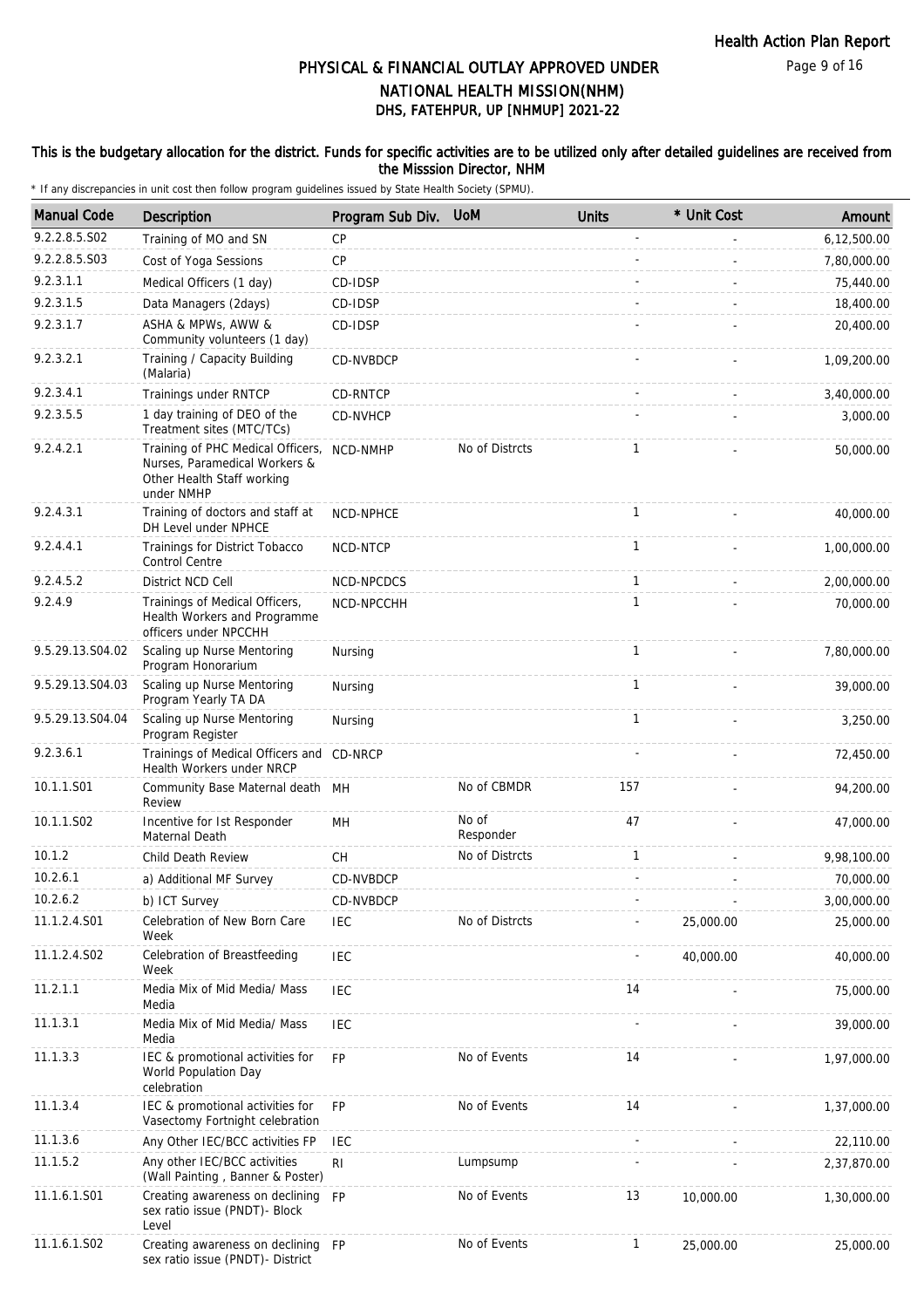Page 10 of 16

# DHS, FATEHPUR, UP [NHMUP] 2021-22 PHYSICAL & FINANCIAL OUTLAY APPROVED UNDER NATIONAL HEALTH MISSION(NHM)

#### This is the budgetary allocation for the district. Funds for specific activities are to be utilized only after detailed guidelines are received from the Misssion Director, NHM

| <b>Manual Code</b> | Description                                                                                                                                                 | Program Sub Div.  | <b>UoM</b>                  | <b>Units</b> | * Unit Cost | Amount       |
|--------------------|-------------------------------------------------------------------------------------------------------------------------------------------------------------|-------------------|-----------------------------|--------------|-------------|--------------|
|                    | Level                                                                                                                                                       |                   |                             |              |             |              |
| 11.1.7.1           | Health Education & Publicity for<br><b>NIDDCP</b>                                                                                                           | NCD-NIDDCP        | <b>Districts</b>            |              |             | 13,000.00    |
| 11.10.1.S04        | <b>VBD Promotional Activities</b>                                                                                                                           | <b>BLOOD CELL</b> |                             |              |             | 15,000.00    |
| 11.2.4             | IEC activities for Health &<br>Wellness centre (H&WC)                                                                                                       | CP                |                             |              |             | 73,75,000.00 |
| 11.3.4             | IEC/BCC under NRCP: Rabies<br>Awareness and DO'S and Don'ts<br>in the event of Animal Bites                                                                 | CD-NRCP           |                             |              |             | 4,31,978.00  |
| 11.3.6             | <b>IEC/BCC under NVHCP</b>                                                                                                                                  | CD-NVHCP          |                             |              |             | 20,000.00    |
| 11.4.7             | <b>IEC on Climate Sensitive</b><br>Diseases at Block, District and<br>State level - Air pollution, Heat<br>and other relevant Climate<br>Sensitive diseases | NCD-NPCCHH        |                             | 1            |             | 1,00,000.00  |
| 11.2.7.4           | Places covered with hoardings/<br>bill boards/ signage etc.                                                                                                 | <b>IEC</b>        |                             |              | 4,500.00    | 7,02,000.00  |
| 11.2.7.5           | Usage of Folk media such as<br>Nukkad Natak/ mobile audio<br>visual services/ local radio etc.                                                              | IEC               |                             |              |             | 2,34,000.00  |
| 11.2.7.7           | State-level IEC Campaigns/Other IEC<br><b>IEC Campaigns</b>                                                                                                 |                   |                             |              |             | 2,95,000.00  |
| 11.3.1.1           | <b>IEC/BCC</b> for Malaria                                                                                                                                  | CD-NVBDCP         |                             |              |             | 35,000.00    |
| 11.3.1.2           | IEC/BCC for Social mobilization<br>(Dengue and Chikungunya)                                                                                                 | CD-NVBDCP         |                             |              |             | 20,000.00    |
| 11.3.1.3           | IEC/BCC specific to J.E. in<br>endemic areas                                                                                                                | CD-NVBDCP         |                             |              |             | 50,000.00    |
| 11.3.2.1           | IEC/BCC: Mass media, Outdoor<br>media, Rural media, Advocacy<br>media for NLEP                                                                              | CD-NLEP           |                             |              |             | 98,000.00    |
| 11.3.3.1           | ACSM (State & district)                                                                                                                                     | CD-RNTCP          |                             |              |             | 1,60,000.00  |
| 11.3.3.2           | TB Harega Desh Jeetega<br>Compaign                                                                                                                          | CD-RNTCP          |                             |              |             | 10,000.00    |
| 11.4.2.1           | Translation of IEC material and<br>distribution                                                                                                             | NCD-NMHP          | No of Distrcts              | $\mathbf{1}$ |             | 4,00,000.00  |
| 11.4.3.2           | Celebration of days-ie<br>International Day for older<br>persons                                                                                            | NCD-NPHCE         |                             | $\mathbf{1}$ |             | 2,00,000.00  |
| 11.4.4.1           | IEC/SBCC for NTCP                                                                                                                                           | NCD-NTCP          |                             | 1            |             | 7,00,000.00  |
| 11.4.5.2           | <b>IEC/BCC for District NCD Cell</b>                                                                                                                        | NCD-NPCDCS        | No of Distrcts              | 1            |             | 3,00,000.00  |
| 11.4.5.3           | IEC/BCC activities for Universal<br>Screening of NCDs                                                                                                       | NCD-NPCDCS        | No of Sub<br>Centre         | $\mathbf{1}$ |             | 15,45,000.00 |
| 11.4.9.1.1         | <b>IEC for NPPCD</b>                                                                                                                                        | NCD-NPPCD         | Lumpsump                    |              |             | 1,00,000.00  |
| 11.2.7.2           | <b>Targeting Naturally Occurring</b><br>Gathering of People/ Health Mela                                                                                    | <b>IEC</b>        |                             |              |             | 5,91,000.00  |
| 12.1.1.1           | Printing of MDR formats                                                                                                                                     | MH                | No of format                | 180          |             | 5,400.00     |
| 12.1.1.2           | Printing of MCP cards, safe<br>motherhood booklets etc.                                                                                                     | MH                | No of MCP<br>card           | 78500        |             | 13,34,500.00 |
| 12.1.1.3           | Printing of labor room registers<br>and casesheets/ LaQshya related<br>printing                                                                             | MH                | No of Case<br>sheet         | 43700        |             | 4,37,000.00  |
| 12.1.1.4           | Printing cost for MAA<br>programme                                                                                                                          | <b>CH</b>         | No of Distrcts              | 1            |             | 27,636.00    |
| 12.1.1.5           | Any other (Printing of CAC<br>Format)                                                                                                                       | FP                | No of format                | 250          |             | 37,500.00    |
| 12.1.2.4           | Printing of Child Death Review<br>formats                                                                                                                   | <b>CH</b>         | No of format                | 90450        |             | 45,225.00    |
| 12.1.2.5           | Printing of compliance cards and CH<br>reporting formats for National                                                                                       |                   | No of Register<br>/ Formats | $\mathbf{1}$ |             | 29,939.00    |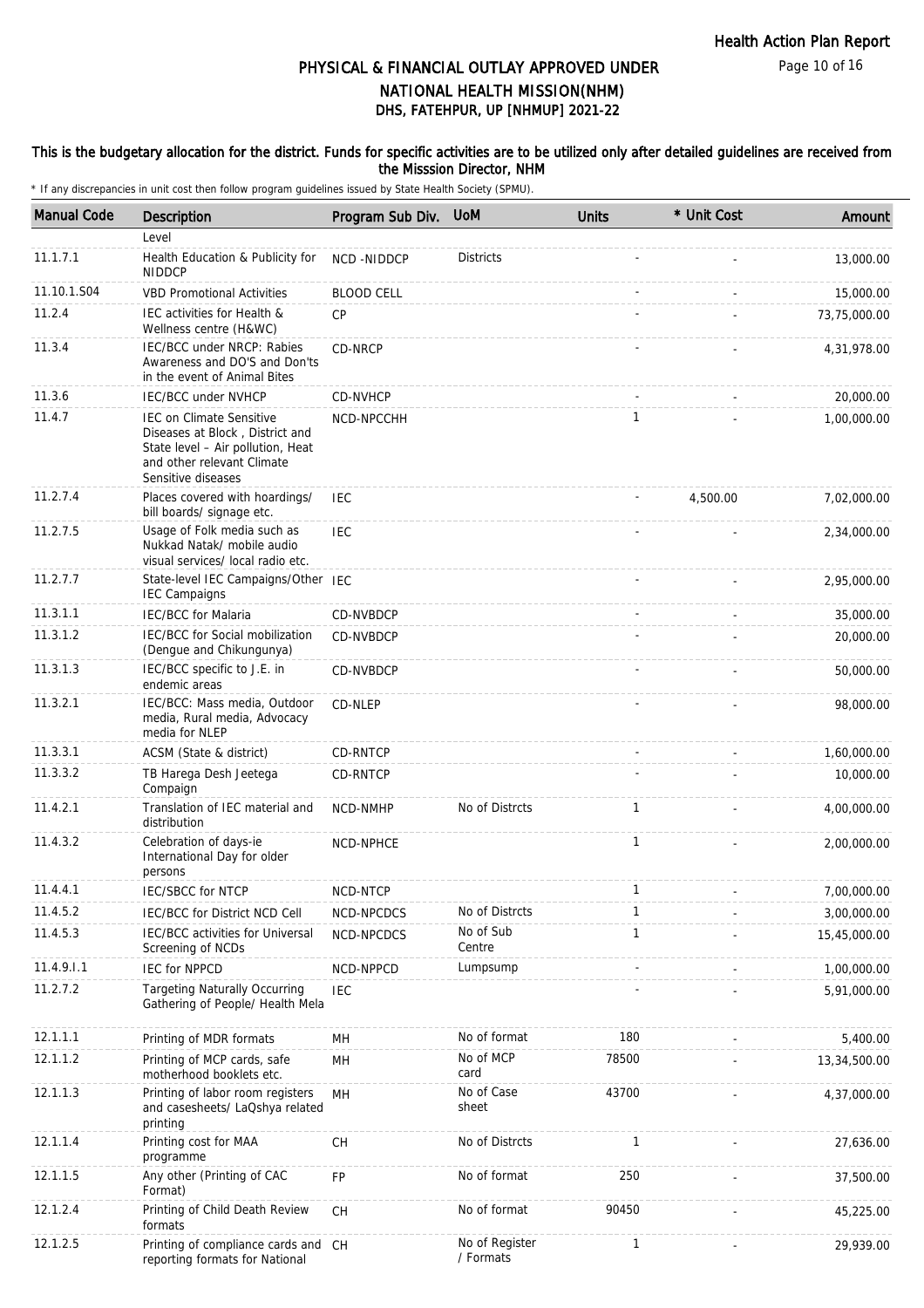Page 11 of 16

## DHS, FATEHPUR, UP [NHMUP] 2021-22 PHYSICAL & FINANCIAL OUTLAY APPROVED UNDER NATIONAL HEALTH MISSION(NHM)

#### This is the budgetary allocation for the district. Funds for specific activities are to be utilized only after detailed guidelines are received from the Misssion Director, NHM

| <b>Manual Code</b> | Description                                                                                 | Program Sub Div.  | <b>UoM</b>                    | <b>Units</b>   | * Unit Cost | Amount       |
|--------------------|---------------------------------------------------------------------------------------------|-------------------|-------------------------------|----------------|-------------|--------------|
|                    | Iron Plus Initiative-for 6-59<br>months age group and for 5-10<br>years age group           |                   |                               |                |             |              |
| 12.1.2.6           | Printing of IEC materials and<br>reporting formats etc. for<br>National Deworming Day       | <b>RKSK</b>       |                               | 13334          |             | 3,56,670.00  |
| 12.1.2.7           | Printing of IEC Materials and<br>monitoring formats for IDCF                                | <b>CH</b>         | No of Distrcts                | $\mathbf{1}$   |             | 1,18,000.00  |
| 12.1.2.10          | Printing (SNCU data<br>management)                                                          | <b>CH</b>         | No of Units                   | $\mathbf{1}$   |             | 1,00,000.00  |
| 12.1.2.11          | Printing of HBNC referral cards<br>and other formats                                        | <b>CH</b>         | No of format                  | 478724         |             | 2,39,362.00  |
| 12.1.3.3           | Printing of FP Manuals,<br>Guidelines, etc.                                                 | FP                | Lumpsump                      | 1              |             | 1,79,905.00  |
| 12.1.6.1           | Printing and dissemination of<br>Immunization cards, tally sheets,<br>monitoring forms etc. | R <sub>l</sub>    | No of<br><b>Benificieries</b> | 93921          |             | 9,39,210.00  |
| 12.3.4             | Printing for formats/registers<br>under NVHCP                                               | CD-NVHCP          |                               |                |             | 5,500.00     |
| 12.3.5.1           | Printing of form P,L, S under<br>IDSP progrm                                                | CD-IDSP           |                               |                |             | 49.088.00    |
| 12.3.6             | Printing fo formats for<br>monitoring and surrveilence<br><b>NRCP</b>                       | CD-NRCP           |                               |                |             | 43,916.00    |
| 12.2.8.S02         | Printing of Sub Centre and<br><b>VHSNC Register</b>                                         | <b>CP</b>         |                               |                |             | 1,65,630.00  |
| 12.2.2.1           | Printing of ASHA diary                                                                      | <b>CP</b>         | No of ASHA &<br>AF            |                |             | 4,53,425.00  |
| 12.2.2.2           | Printing of ASHA Modules and<br>formats                                                     | <b>CP</b>         | Lumpsump                      |                |             | 72,525.00    |
| 12.2.2.3           | Printing of CBAC format                                                                     | CP                |                               | $\omega$       |             | 32,68,570.00 |
| 12.2.3.1           | Printing of cards for screening of<br>children for hemoglobinopathies                       | <b>BLOOD CELL</b> | Lumpsump                      |                |             | 25,000.00    |
| 12.2.4.1           | Printing of HMIS Formats                                                                    | <b>MIS</b>        | Lumpsump                      | $\overline{a}$ |             | 61,932.00    |
| 12.2.4.3           | Printing of MCTS follow-up<br>formats/ services due list/ work<br>plan                      | <b>MIS</b>        | No of ASHA                    | 2311           |             | 83,192.00    |
| 12.2.5.1           | Printing Activites for Ayushman<br>Bharat H&WC                                              | CP                | No.of Register                |                |             | 33,750.00    |
| 12.3.1.3           | Printing of recording and<br>reporting forms/registers for<br>Malaria                       | CD-NVBDCP         |                               |                |             | 25,000.00    |
| 12.3.2.1           | Printing works                                                                              | CD-NLEP           |                               |                |             | 25,000.00    |
| 12.3.3.1           | Printing (ACSM)                                                                             | CD-RNTCP          |                               |                |             | 3,80,000.00  |
| 12.3.3.2           | Printing                                                                                    | CD-RNTCP          |                               |                |             | 3,00,000.00  |
| 12.4.4.1           | Printing of Challan Books under<br><b>NTCP</b>                                              | NCD-NTCP          |                               | $\mathbf{1}$   |             | 21,000.00    |
| 12.4.5.1           | Patient referral cards at PHC<br>Level                                                      | NCD-NPCDCS        | No of PHC                     | $\mathbf{1}$   |             | 1,22,500.00  |
| 12.4.5.2           | Patient referral cards at Sub-<br>centre level                                              | NCD-NPCDCS        |                               |                |             | 3,86,250.00  |
| 13.2.1             | Assessments                                                                                 | QA                | No of Units                   |                | 8,000.00    | 16,000.00    |
| 13.2.2             | Kayakalp Awards                                                                             | QA                |                               | 8              |             | 7,75,000.00  |
| 14.1.1.3.S03       | District Logistic Manager                                                                   | FP                |                               | $\mathbf{1}$   |             | 4,63,050.00  |
| 14.2.3.S02         | Implementation of FP-LMIS<br>District-Transportation Cost                                   | <b>FP</b>         | Yearly                        | $\mathbf{1}$   | 74,973.00   | 74,973.00    |
| 14.2.4.1           | Alternative vaccine delivery in<br>hard to reach areas                                      | R <sub>l</sub>    | No of Session                 | 1800           | 200.00      | 3,60,000.00  |
| 14.2.5             | Alternative Vaccine Delivery in<br>other areas                                              | R <sub>l</sub>    | No of Session                 | 35544          | 90.00       | 31,98,960.00 |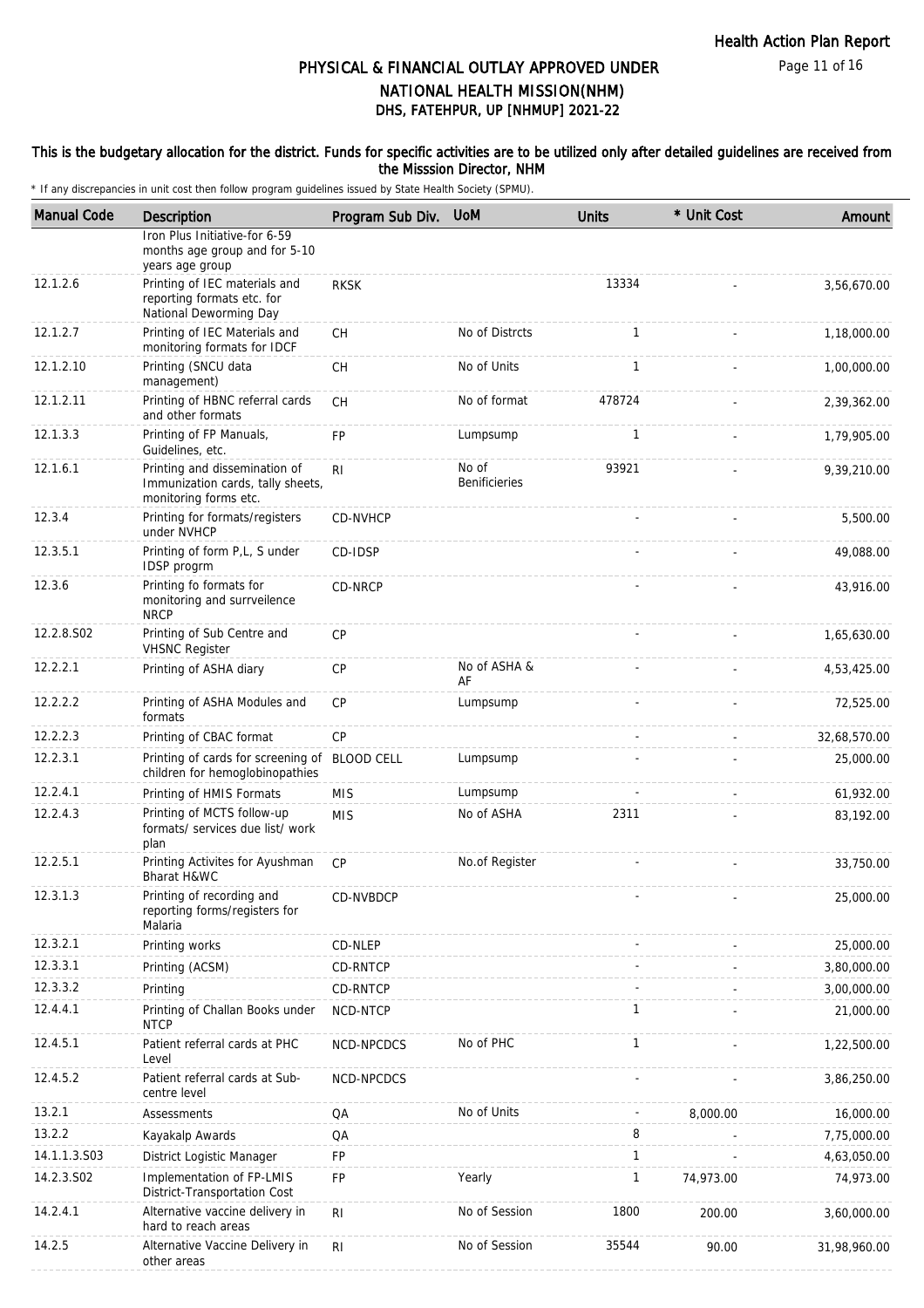Page 12 of 16

## DHS, FATEHPUR, UP [NHMUP] 2021-22 PHYSICAL & FINANCIAL OUTLAY APPROVED UNDER NATIONAL HEALTH MISSION(NHM)

### This is the budgetary allocation for the district. Funds for specific activities are to be utilized only after detailed guidelines are received from the Misssion Director, NHM

| <b>Manual Code</b> | Description                                                                                                         | Program Sub Div. | <b>UoM</b>                              | <b>Units</b> | * Unit Cost | Amount         |
|--------------------|---------------------------------------------------------------------------------------------------------------------|------------------|-----------------------------------------|--------------|-------------|----------------|
| 14.2.6             | POL for vaccine delivery from<br>State to district and from district<br>to PHC/CHCs                                 | R <sub>l</sub>   | <b>Districts</b>                        | 1            | 2,00,000.00 | 2,00,000.00    |
| 14.2.7             | Cold chain maintenance                                                                                              | RI               | No of Points                            |              |             | 41,000.00      |
| 14.2.11            | Vehicle Hiring (NTEP)                                                                                               | CD-RNTCP         |                                         |              |             | 1,28,000.00    |
| 14.2.13            | Sample transportation cost<br>under NVHCP                                                                           | CD-NVHCP         |                                         |              |             | 12,000.00      |
| 14.2.14.S01        | Other Oprational Cost for State,<br>Regional and District Drug Ware<br>Houses                                       | R <sub>l</sub>   |                                         |              |             | 11,90,148.00   |
| 15.4.2             | Reimbursement for cataract<br>operation for NGO and Private<br>Practitioners                                        | NCD-NPCB         | No of Cases                             |              |             | 54, 13, 600.00 |
| 15.3.3.3           | Private Provider Incentive                                                                                          | CD-RNTCP         |                                         |              |             | 3,76,000.00    |
| 15.3.1.2           | Inter-sectoral convergence                                                                                          | CD-NVBDCP        |                                         |              |             | 7,000.00       |
| 16.1.1.1.1         | State                                                                                                               | <b>PM</b>        |                                         | 37           |             | 11,100.00      |
| 16.1.1.4           | Prepare detailed operational plan RBSK<br>for RBSK across districts<br>(including cost of plan)                     |                  | No of Block                             | 13           | 500.00      | 6,500.00       |
| 16.1.1.6           | To develop micro plan at sub-<br>centre level                                                                       | R <sub>l</sub>   | No of Sub<br>Centre                     | 309          | 100.00      | 30,900.00      |
| 16.1.1.7           | For consolidation of micro plans<br>at block level                                                                  | R <sub>l</sub>   | No of Block                             | 18           | 1,000.00    | 18,000.00      |
| 16.1.1.9           | Others (Laptop and mobility<br>support for Dist. MI&E Officer)                                                      | <b>MIS</b>       |                                         |              |             | 56,400.00      |
| 16.1.2.1.6         | Review meetings/ workshops<br>under RKSK                                                                            | <b>RKSK</b>      |                                         | 2            |             | 16,000.00      |
| 16.1.2.1.7         | RBSK Convergence/Monitoring<br>meetings                                                                             | <b>RBSK</b>      | No of<br>Meetings                       | 3            | 500.00      | 19,500.00      |
| 16.1.2.1.14        | Quarterly review meetings<br>exclusive for RI at district level<br>with Block MOs, CDPO, and<br>other stake holders | RI.              | No. of<br>Participants                  | 320          |             | 32,000.00      |
| 16.1.2.1.15        | Quarterly review meetings<br>exclusive for RI at block level                                                        | R <sub>l</sub>   | Lumpsump                                |              |             | 58,000.00      |
| 16.1.2.1.16        | <b>IDSP Meetings</b>                                                                                                | CD-IDSP          |                                         |              |             | 6,000.00       |
| 16.1.2.1.22        | Monthly meeting with the<br>hospital staff                                                                          | NCD-NTCP         |                                         | $\mathbf{1}$ |             | 48,000.00      |
| 16.1.2.1.24        | Sensitization workshop/ Meeting<br>of the State Program Officers<br>and District level Health Officers              | NCD-NPCCHH       |                                         |              |             | 25,000.00      |
| 16.1.2.1.28.S01    | District Level MDR Review<br>Meeting                                                                                | MH               | No of District<br>level MDR<br>meetings | 6            |             | 18,000.00      |
| 16.1.2.2.3         | State/ District Quality Assurance<br>Unit (Monitoring & Supervision)                                                | QA               |                                         |              |             | 3,60,000.00    |
| 16.1.2.2.8         | Monitoring & Supervision<br>(Lymphatic Filariasis)                                                                  | CD-NVBDCP        |                                         |              |             | 60,000.00      |
| 16.1.2.2.12        | District NCD Cell                                                                                                   | NCD-NPCDCS       |                                         | $\mathbf{1}$ |             | 2,00,000.00    |
| 16.1.2.2.13        | Supervision and Monitoring                                                                                          | CD-RNTCP         |                                         |              |             | 6,00,000.00    |
| 16.1.2.2.16        | Monitoring and Surveillance<br>(review meetings, Travel) under<br><b>NRCP</b>                                       | CD-NRCP          |                                         |              |             | 50,000.00      |
| 16.1.2.S01         | Operational Cost and Mobilty<br>Support for District FPLMIS<br>Managers                                             | <b>FP</b>        | <b>Districts</b>                        | $\mathbf{1}$ |             | 1,20,000.00    |
| 16.1.3.1.1         | Mobility Support for SPMU/State                                                                                     | МE               |                                         |              |             | 54,000.00      |
| 16.1.3.1.9         | Mobility support for Rapid<br>Response Team                                                                         | CD-NVBDCP        |                                         |              |             | 94,500.00      |
| 16.1.3.1.13        | Vehicle Operation (POL) (NTEP)                                                                                      | CD-RNTCP         |                                         |              |             | 9,35,000.00    |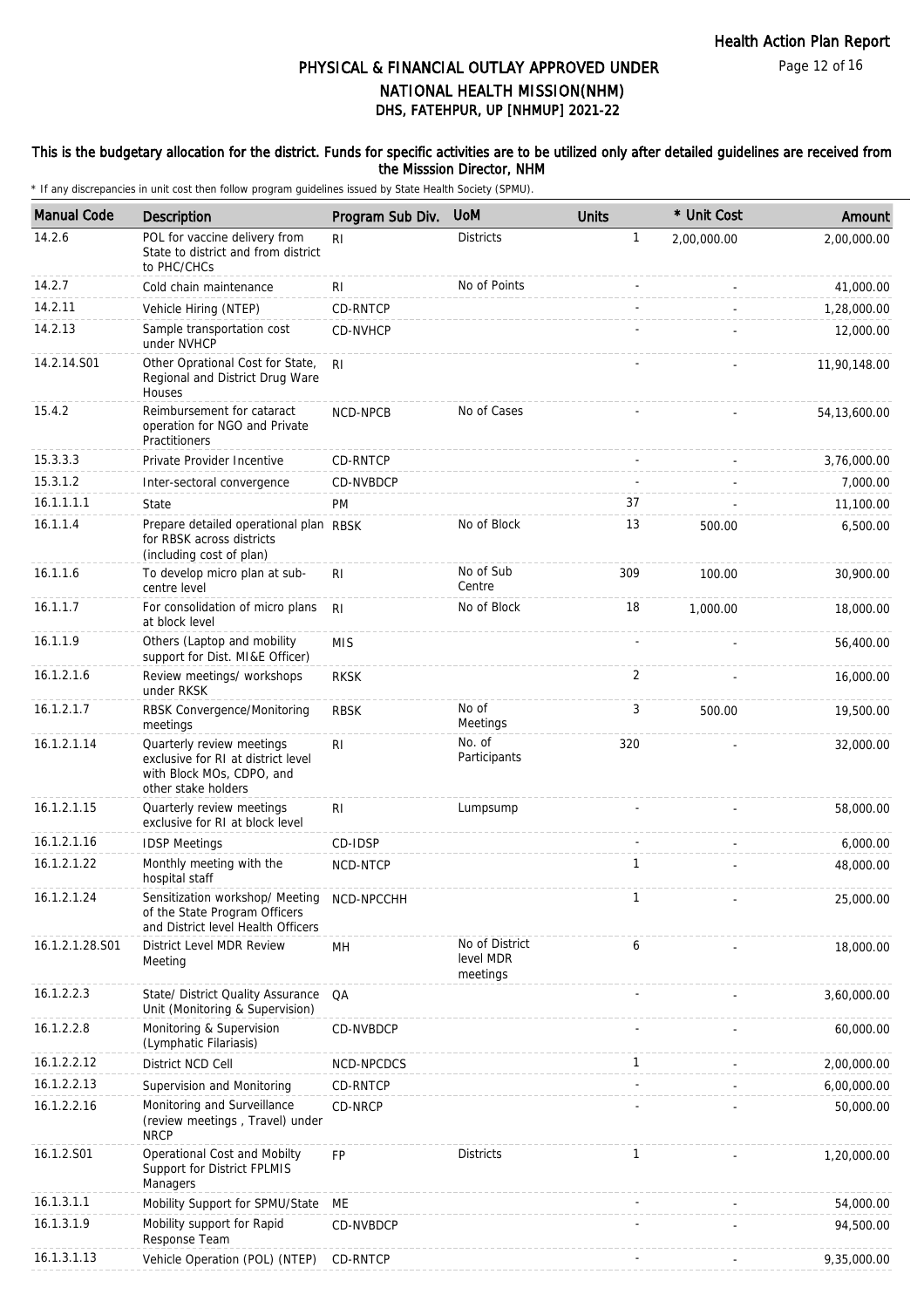Page 13 of 16

# DHS, FATEHPUR, UP [NHMUP] 2021-22 PHYSICAL & FINANCIAL OUTLAY APPROVED UNDER NATIONAL HEALTH MISSION(NHM)

#### This is the budgetary allocation for the district. Funds for specific activities are to be utilized only after detailed guidelines are received from the Misssion Director, NHM

| <b>Manual Code</b> | Description                                                                                                                                           | Program Sub Div. | <b>UoM</b>                                                      | <b>Units</b> | * Unit Cost | Amount       |
|--------------------|-------------------------------------------------------------------------------------------------------------------------------------------------------|------------------|-----------------------------------------------------------------|--------------|-------------|--------------|
| 16.1.3.1.14        | Vehicle hiring (NTEP)                                                                                                                                 | CD-RNTCP         |                                                                 |              |             | 5,94,000.00  |
| 16.1.3.1.18.2      | Hiring of Operational Vehicle<br>under NTCP                                                                                                           | NCD-NTCP         |                                                                 | $\mathbf{1}$ |             | 4,80,000.00  |
| 16.1.3.3.1         | PM activities for World<br>Population Day' celebration<br>(Only mobility cost): funds<br>earmarked for district level<br>activities                   | <b>FP</b>        | No of Events                                                    | $\mathbf{1}$ | 20,000.00   | 20,000.00    |
| 16.1.3.3.2         | PM activities for Vasectomy<br>Fortnight celebration (Only<br>mobility cost): funds earmarked<br>for district level activities                        | <b>FP</b>        | No of Events                                                    | $\mathbf{1}$ | 5.000.00    | 5,000.00     |
| 16.1.3.3.3.S01     | Mobility Support for District -<br>M&E                                                                                                                | ME               | 02 Taxis hired<br>at Dist. for SS<br>@33000/Vehic<br>le         | 24           | 33,000.00   | 7,92,000.00  |
| 16.1.3.3.3.S03     | Mobilty Support for CHO TA/DA                                                                                                                         | CP               | No. of CHO                                                      |              | 500.00      | 13,50,000.00 |
| 16.1.3.3.5         | Mobility Costs for ASHA<br>Resource Centre/ASHA<br>Mentoring Group (Kindly Specify)                                                                   | <b>CP</b>        |                                                                 |              |             | 10,000.00    |
| 16.1.3.3.7         | Mobility Support for supervision<br>for district level officers.                                                                                      | R <sub>l</sub>   | No of Distrcts                                                  |              |             | 2,50,000.00  |
| 16.1.3.3.8         | MOBILITY: Travel Cost, POL,<br>etc. during outbreak<br>investigations and field visits for<br>monitoring programme activities<br>at DSU on need basis | CD-IDSP          |                                                                 |              |             | 2,70,000.00  |
| 16.1.3.3.9         | Monitoring, Evaluation &<br>Supervision & Epidemic<br>Preparedness (Only Mobility<br>Expenses)                                                        |                  |                                                                 |              |             | 1,98,000.00  |
| 16.1.3.3.10        | Travel expenses - Contractual<br>Staff at District level                                                                                              | CD-NLEP          |                                                                 |              |             | 25,000.00    |
| 16.1.3.3.11        | Mobility Support: District Cell                                                                                                                       | CD-NLEP          |                                                                 |              |             | 1,50,000.00  |
| 16.1.3.3.13        | Miscellaneous/ Travel                                                                                                                                 | NCD-NMHP         |                                                                 | 1            |             | 5,00,000.00  |
| 16.1.3.3.14        | <b>Enforcement Squads</b>                                                                                                                             | NCD-NTCP         |                                                                 | $\mathbf{1}$ |             | 10,000.00    |
| 16.1.3.3.16        | District NCD Cell (TA, DA, POL)                                                                                                                       | NCD-NPCDCS       |                                                                 | $\mathbf{1}$ |             | 2,00,000.00  |
| 16.1.3.3.17.S01    | Mission Parivar Vikas Campaign                                                                                                                        | FP               | No of<br>Campaign                                               | 28           | 1,000.00    | 28,000.00    |
| 16.1.3.3.17.S04    | Mobility Support for District<br>Maternal Health Consultant                                                                                           | MH               | No fo<br>Mentoring &<br>Support visit                           | 12           |             | 1,20,000.00  |
| 16.1.3.4.1         | PM activities for World<br>Population Day' celebration<br>(Only mobility cost): funds<br>earmarked for block level<br>activities                      | FP               | No of Events                                                    | 13           | 1,000.00    | 13,000.00    |
| 16.1.3.4.2         | PM activities for Vasectomy<br>Fortnight celebration (Only<br>mobility cost): funds earmarked<br>for block level activities                           | FP               | No of Events                                                    | 13           | 1,000.00    | 13,000.00    |
| 16.1.3.4.3.S01     | Mobility for Supportive<br>Supervision At Block Level-M&E                                                                                             | ME               | 01 Taxi hired<br>at Block level<br>for SS<br>@33000/Vehic<br>le |              | 33,000.00   | 51,48,000.00 |
| 16.1.3.4.3.S02     | Mobility Support &<br>Commnication cost for BCPM                                                                                                      | <b>CP</b>        | No. of BCPM                                                     |              | 5,100.00    | 7,95,600.00  |
| 16.1.3.4.5.S01     | Communication Cost for HWC<br>Staff                                                                                                                   | <b>CP</b>        |                                                                 |              |             | 11,25,000.00 |
| 16.1.4.1.1         | JSY Administrative Expenses                                                                                                                           | MН               | As per<br>Deliveries<br>Load.                                   |              |             | 27,00,160.00 |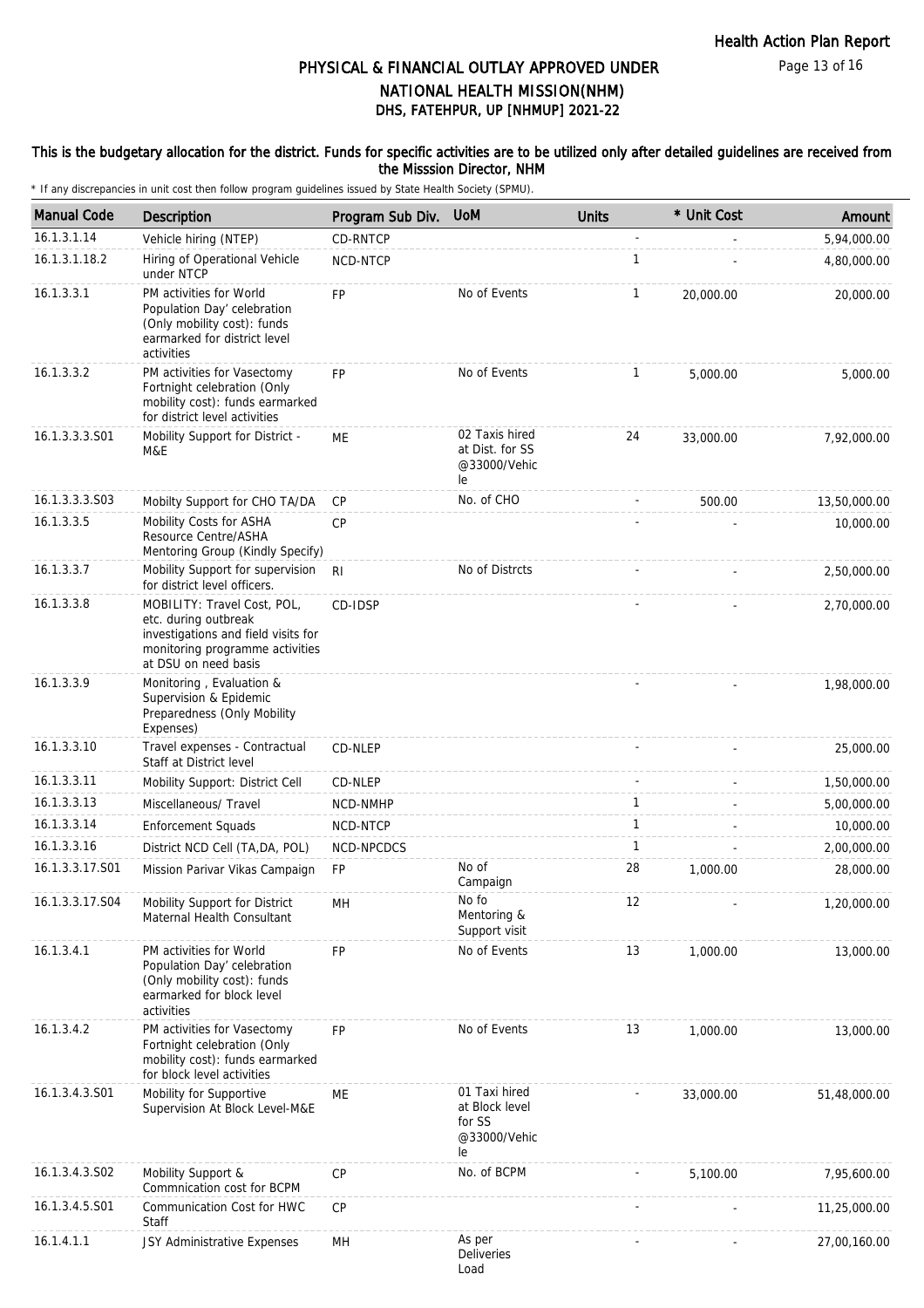Page 14 of 16

## DHS, FATEHPUR, UP [NHMUP] 2021-22 PHYSICAL & FINANCIAL OUTLAY APPROVED UNDER NATIONAL HEALTH MISSION(NHM)

#### This is the budgetary allocation for the district. Funds for specific activities are to be utilized only after detailed guidelines are received from the Misssion Director, NHM

| <b>Manual Code</b> | Description                                                                                       | Program Sub Div. | <b>UoM</b>                           | <b>Units</b> | * Unit Cost | Amount       |
|--------------------|---------------------------------------------------------------------------------------------------|------------------|--------------------------------------|--------------|-------------|--------------|
| 16.1.4.1.5         | Office expenses on telephone,<br>fax, Broadband Expenses &<br>Other Miscellaneous<br>Expenditures | CD-IDSP          |                                      |              |             | 1,77,000.00  |
| 16.1.4.1.10        | Office Operation (Miscellaneous)                                                                  | CD-RNTCP         |                                      |              |             | 3,62,500.00  |
| 16.1.4.1.11        | Tobacco Cessation Centre (TCC): NCD-NTCP<br>Office Expenses                                       |                  |                                      | $\mathbf{1}$ |             | 1,00,000.00  |
| 16.1.4.2.1         | District Quality Assurance Unit<br>(Operational cost)                                             | QA               |                                      |              |             | 4,92,000.00  |
| 16.1.4.2.4         | Office operation & Maintenance - CD-NLEP<br><b>District Cell</b>                                  |                  |                                      |              |             | 35,000.00    |
| 16.1.4.2.5         | District Cell - Consumables                                                                       | CD-NLEP          |                                      |              |             | 30,000.00    |
| 16.1.4.2.6         | Operational expenses of the<br>district centre : rent, telephone<br>expenses, website etc.        | NCD-NMHP         |                                      | $\mathbf{1}$ |             | 10,000.00    |
| 16.1.4.2.8         | District Tobacco Control Cell<br>(DTCC): Misc./Office Expenses                                    | NCD-NTCP         |                                      | $\mathbf{1}$ |             | 5,00,000.00  |
| 16.1.4.2.9         | District NCD Cell (Contingency)                                                                   | NCD-NPCDCS       |                                      | $\mathbf{1}$ |             | 1,00,000.00  |
| 16.1.4.3.1         | SNCU Data management<br>(excluding HR)                                                            | <b>CH</b>        | No of Units                          | $\mathbf{1}$ | 1,00,000.00 | 60,000.00    |
| 16.1.5.2.1         | Minor repairs and AMC of<br>IT/office equipment supplied<br>under IDSP                            | CD-IDSP          |                                      |              |             | 10,000.00    |
| 16.1.5.2.4         | Vehicle Operation (Maintenance)                                                                   | CD-RNTCP         |                                      |              |             | 36,000.00    |
| 16.1.5.3.1         | PM activities under Micronutrient RI<br>Supplementation Programme                                 |                  | Lumpsump                             |              |             | 2,96,000.00  |
| 16.1.5.3.3         | Concurrent Audit system                                                                           | <b>FD</b>        |                                      |              |             | 1,32,000.00  |
| 16.1.5.3.7         | Epidemic preparedness (Dengue<br>& Chikungunya)                                                   | CD-NVBDCP        |                                      |              |             | 35,000.00    |
| 16.1.5.3.16.S05    | DPMU Operational Cost                                                                             | <b>HR</b>        |                                      | $\mathbf{1}$ |             | 13,76,220.00 |
| 16.1.5.3.16.S06    | <b>BPMU Oprational Cost</b>                                                                       | <b>HR</b>        |                                      | 13           |             | 27,08,784.00 |
| 16.1.5.3.16.S09    | Oprational Cost for RBSK                                                                          | <b>RBSK</b>      | No of DEIC<br>Manager                | $\mathbf{1}$ | 10,000.00   | 10,000.00    |
| 16.1.5.3.16.S10    | Operational cost of RBSK-MHT                                                                      | <b>RBSK</b>      | No of Team                           | 26           | 14,000.00   | 3,64,000.00  |
| 16.1.5.3.16.S15    | Office & Administrative Expence<br>for State & District Rabies<br>Program                         | CD-NRCP          |                                      |              |             | 12,000.00    |
| 16.1.5.3.16.S18    | Office operational cost & other<br>office expences unedr NPCB                                     | NCD-NPCB         |                                      |              |             | 1,00,000.00  |
| 16.1.5.3.16.S22.   | Pol & Opex of DG set of Vaccine<br>Storage at District level & other<br>Cold Chain Point under RI | R <sub>l</sub>   | <b>Districts</b>                     |              | 1,20,000.00 | 1,20,000.00  |
| 16.1.5.3.16.S25    | Operational Cost for District<br>Maternal Health Consultant                                       | MН               | No of monthly<br>operational<br>cost |              |             | 1,20,000.00  |
| 16.2.1.S02         | Data Entry Operator                                                                               | FP               | No of<br>HR/MONTH                    | $\mathbf{1}$ | 14,071.00   | 2,55,259.00  |
| 16.2.1.S11         | Contigency District PCPNDT Cell                                                                   | <b>FP</b>        | No of<br>District/Month              | $\mathbf{1}$ | 5,000.00    | 5,000.00     |
| 16.2.2.S03         | District Level Mobility Support<br>for PNDT Team                                                  | <b>FP</b>        | No of Distrcts                       | $\mathbf{1}$ | 50,000.00   | 50,000.00    |
| 16.3.2.S01         | Mobility Support for HMIS &<br>MCTS Block Level                                                   | <b>MIS</b>       |                                      | 13           |             | 46,800.00    |
| 16.3.3.S01         | Operational cost for HMIS &<br>MCTS-AMC                                                           | <b>MIS</b>       |                                      |              |             | 1,27,600.00  |
| 16.3.3.S02         | Operational cost for HMIS &<br>MCTS-Internet                                                      | <b>MIS</b>       |                                      |              |             | 1,92,000.00  |
| 16.3.3.S03         | Operational cost for HMIS &<br>MCTS-Office Expenditure                                            | <b>MIS</b>       |                                      |              |             | 2,70,000.00  |
| 16.3.3.S04         | Operational cost for HMIS &                                                                       | <b>MIS</b>       |                                      | 416          |             | 14,97,600.00 |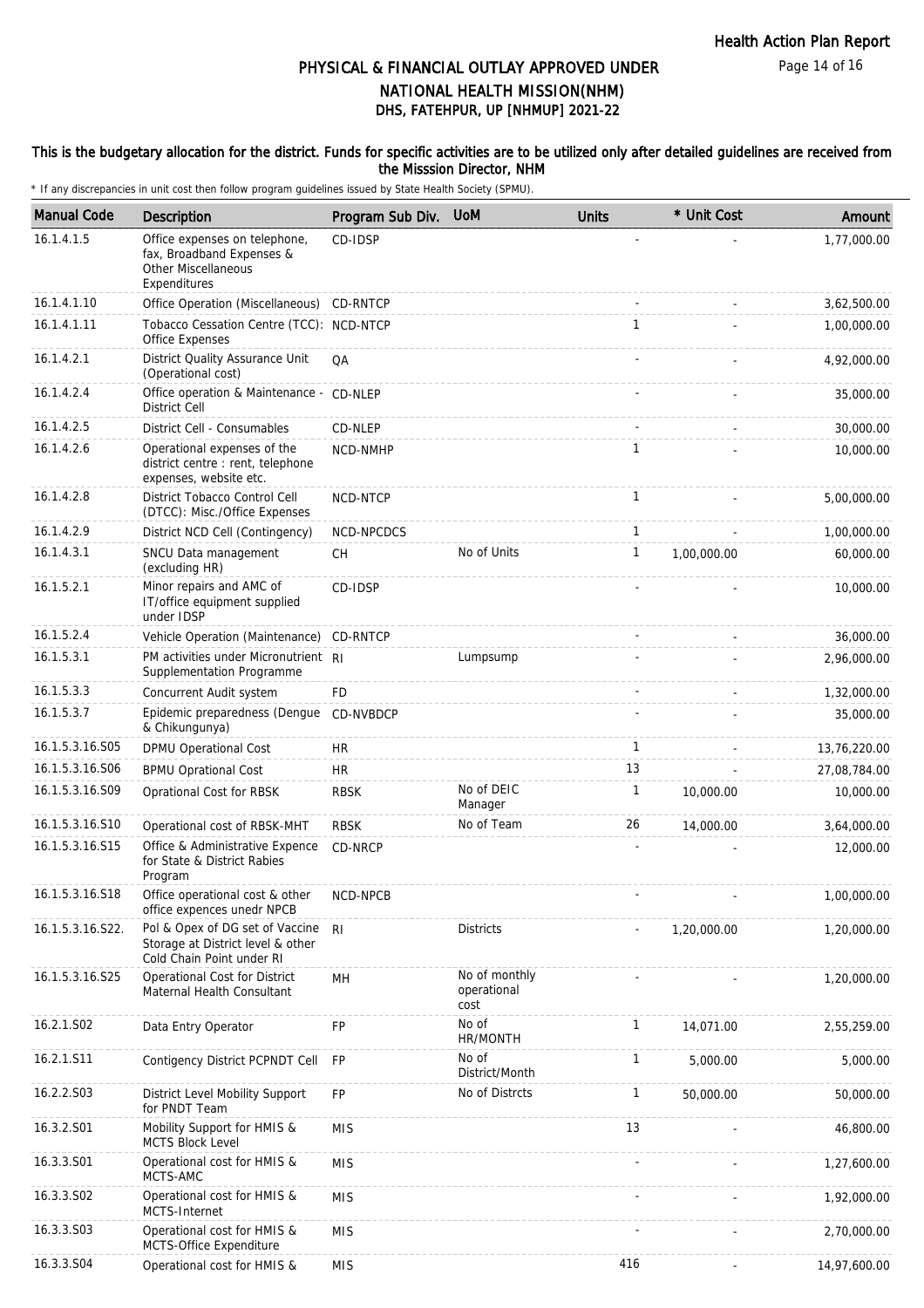Page 15 of 16

# DHS, FATEHPUR, UP [NHMUP] 2021-22 PHYSICAL & FINANCIAL OUTLAY APPROVED UNDER NATIONAL HEALTH MISSION(NHM)

#### This is the budgetary allocation for the district. Funds for specific activities are to be utilized only after detailed guidelines are received from the Misssion Director, NHM

| <b>Manual Code</b> | <b>Description</b>                                                                 | Program Sub Div. UoM |                                 | <b>Units</b> | * Unit Cost | Amount       |
|--------------------|------------------------------------------------------------------------------------|----------------------|---------------------------------|--------------|-------------|--------------|
|                    | MCTS-Recurring Charges for<br><b>ANMOL Tablet</b>                                  |                      |                                 |              |             |              |
| 16.4.2.1.1.S01     | District Programme Manager                                                         | <b>HR</b>            |                                 | $\mathbf{1}$ |             | 6,61,632.00  |
| 16.4.2.1.1.S02     | <b>District Community Process</b><br>Manager                                       | <b>HR</b>            |                                 | $\mathbf{1}$ |             | 5,38,488.00  |
| 16.4.2.1.1.S04     | District Accounts Manager                                                          | <b>HR</b>            |                                 | $\mathbf{1}$ |             | 5,38,488.00  |
| 16.4.2.1.1.S05     | District Data Cum Account<br>Assistant                                             | <b>HR</b>            |                                 | $\mathbf{1}$ |             | 3,67,548.00  |
| 16.4.2.1.1.S06     | DEIC manager                                                                       | <b>RBSK</b>          |                                 | $\mathbf{1}$ |             | 5,02,080.00  |
| 16.4.2.1.1.S09     | Support Staff                                                                      | <b>HR</b>            |                                 | $\mathbf{1}$ |             | 2,00,775.00  |
| 16.4.2.1.1.S11     | District M I & E Officer                                                           | <b>MIS</b>           |                                 |              |             | 1,80,000.00  |
| 16.4.2.1.2.S02     | District Consultant (MH)                                                           | MH                   | No of District<br>Consultant MH | 1            |             | 5,29,200.00  |
| 16.4.2.1.2.S04     | District Hospital Quality Manager QA                                               |                      |                                 | 2            |             | 10,97,610.00 |
| 16.4.2.1.2.S05     | <b>District Consultant Quality</b><br>Assurance                                    | QA                   |                                 | $\mathbf{1}$ |             | 6,08,600.00  |
| 16.4.2.1.8.S01     | Programme cum Admin. Asst.                                                         | QA                   |                                 | $\mathbf{1}$ |             | 2,34,915.00  |
| 16.4.2.1.11.S01    | QI Mentors                                                                         | Nursing              |                                 | $\mathbf{1}$ |             | 6,08,572.00  |
| 16.4.2.2.2.S01     | District Epidemiologist-CD-IDSP                                                    | CD-IDSP              |                                 |              |             | 8,78,644.00  |
| 16.4.2.2.2.S02     | District Leprosy Consultant-CD-<br><b>NLEP</b>                                     | CD-NLEP              |                                 |              |             | 6,08,920.00  |
| 16.4.2.2.4.S01     | Sr PMDT-TB HIV Coodinators                                                         | CD-RNTCP             |                                 |              |             | 4,68,846.00  |
| 16.4.2.2.4.S02     | PPM Coordinator-RNTCP                                                              | CD-RNTCP             |                                 |              |             | 4,69,000.00  |
| 16.4.2.2.4.S03     | District Programme Coordinator-<br><b>RNTCP</b>                                    | CD-RNTCP             |                                 |              |             | 5,59,000.00  |
| 16.4.2.2.5.S01     | District Data Manager-CD-IDSP                                                      | CD-IDSP              |                                 |              |             | 3,91,835.00  |
| 16.4.2.2.6.S01     | Senior Treatment<br>Supervisor (STS)                                               | CD-RNTCP             |                                 |              |             | 63,46,220.00 |
| 16.4.2.2.6.S03     | Senior TB Lab Supervisor(STLS)                                                     | CD-RNTCP             |                                 |              |             | 26,09,220.00 |
| 16.4.2.2.7.S01     | Accountant- Full time                                                              | CD-RNTCP             |                                 |              |             | 3,85,000.00  |
| 16.4.3.1.1.S01     | Block Programme Manager                                                            | HR                   |                                 | 13           |             | 52,56,264.00 |
| 16.4.3.1.1.S02     | <b>Block Account Manager</b>                                                       | <b>HR</b>            |                                 | 13           |             | 40,16,679.00 |
| 16.4.3.1.1.S03     | <b>Block Community Process</b><br>Manager                                          | CP                   |                                 |              |             | 35,45,395.00 |
| 16.4.3.1.9.S03     | Data Entry Operator-HR                                                             | <b>HR</b>            |                                 |              |             | 2,78,520.00  |
| 16.4.3.1.9.S04     | Data Entry Operator-MCTS OPR<br>820 MIS                                            | <b>MIS</b>           |                                 | 13           |             | 34,27,632.00 |
| 16.4.3.1.9.S05     | Data Entry Operator-MIS<br>Outsource                                               | <b>MIS</b>           |                                 | 12513        |             | 62,567.00    |
| 16.4.3.1.9.S07     | Data Entry Operator-RI                                                             | <b>RI</b>            |                                 |              |             | 2,93,731.00  |
| 16.4.3.1.9.S08     | Data Entry Operator-RNTCP                                                          | CD-RNTCP             |                                 |              |             | 3,65,000.00  |
| 16.4.3.1.9.S11     | Data Entry Operator- CD-IDSP                                                       | CD-IDSP              |                                 |              |             | 2,45,478.00  |
| 16.4.3.1.9.S13     | Data Entry Operator-NBCP-<br>District                                              | <b>NCD-NPCB</b>      |                                 |              |             | 1,67,080.00  |
| 17.2.1             | Telemedicine/ teleconsultation<br>facility under Ayushman Bharat<br>H&WC           | CP                   |                                 |              |             | 18,06,000.00 |
| 17.8.S05           | Internet Cost to ASHA & AF at<br><b>HWC</b>                                        | <b>CP</b>            | No of ASHA &<br>AF              |              | 200.00      | 47,29,800.00 |
| 18.1.2             | Increasing accessibility and avail FP<br>of FP services at pub health<br>providers |                      | No of FDOS                      | 26           |             | 2,73,000.00  |
| 18.1.4             | Counseling training for Service<br>Provider                                        | <b>FP</b>            | No of Batch                     | $\mathbf{1}$ | 15,400.00   | 15,400.00    |
| U.1.1.1.2          | Support for implementation of<br><b>NVBDCP</b>                                     | CD-NVBDCP            |                                 |              |             | 4,50,700.00  |